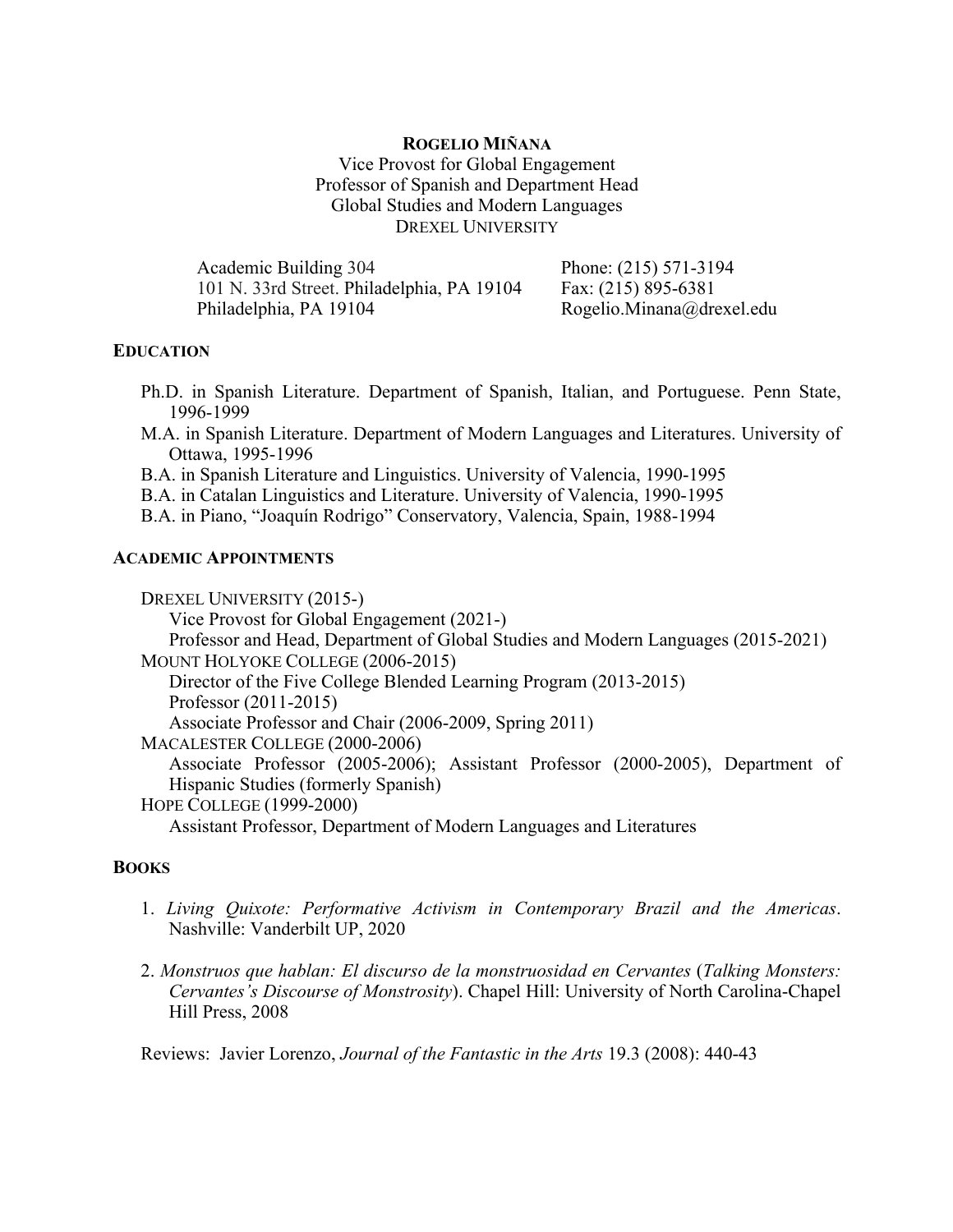María M. Carrión, *Iberoamericana* X, 37 (2010): 225-26 Elena del Río Parra, *Revista de Estudios Hispánicos* 42.2 (2010): 508-09 J.A.G. Ardila, *Bulletin of Hispanic Studies* 87.3 (2010): 383-85 Juan Pablo Vila, *Anuario de Estudios Cervantinos* (2010)

3. *La verosimilitud en el Siglo de Oro: Cervantes y la novela corta* (*Verisimilitude in the Golden Age: Cervantes and the short novel*). Newark, Delaware: Juan de la Cuesta, 2002

Reviews: Ricardo de la Fuente Ballesteros, *Revista de Literatura 64* (2002): 630-34 James Parr, *Hispania* 86 (2003): 808-09 José Enrique López Martínez, *Nueva Revista de Filología Hispánica* 52 (2004): 197-201 Héctor Brioso Santos, "Cervantes, el realismo y la novela corta (a propósito de un libro reciente de Rogelio Miñana). *Cervantes y su mundo II.* Ed. Kurt Reichenberger y Darío Fernández Morera. Kassel: Reichenberger, 2005. 53-82

Adrienne Martin, *Revista Canadiense de Estudios Hispánicos* 28 (2004): 446-48 Luis Gómez Canseco, *Cervantes* 25.2 (2005): 328-32

## **PEER-REVIEWED ARTICLES AND BOOK CHAPTERS**

- "Performing *Don Quixote* in the Barrio: The Kid Quixotes Project in Brooklyn, NY." *Comedia Performance*. In progress
- "Kid Quixotes Video" (final cut is 8 minutes), executive producer and co-producer. Directed by Karin Kelly and co-produced with Stephanie Ayanian.
- "Academia y activismo: Colaboraciones entre universidad y sociedad." Rogelio Miñana et al. *Revista de Alces XXI*. In press
- "*Don Quijote* Latino: Adaptaciones Activistas en los Estados Unidos." Translation into Spanish of an English-language original essay. *Selected Essays XII Jornadas Cervantinas*. In press
- "Latina/o Community Media Activism: Digital Storytelling and the Latino Youth Media Institute in Springfield, MA." *The Routledge Companion to Latina/o Media*. Ed. María Elena Cepeda and Dolores Inés Casillas. New York: Routledge, 2017. 186-200
- "The Global Classroom at Drexel: Connecting Language Learners Through Technology." With Adam Zahn. *Selected Proceedings of the 6th Annual International Conference on Language, Literature & Linguistics (L3 2017),* Singapore, June 5-6, 2017. Ed. Li Zeng. Singapore: Global Science and Technology Forum, 236-41.
- "Beyond the Classroom Wall: Guidelines for Engaging Local Communities in Multilingual Contexts." *ADFL Bulletin* 44.1 (2016): 27-38
- "Seeing Quixote: Teaching *Don Quixote* in the 21st Century." *Approaches to Teaching* Don Quixote. Ed. James A. Parr and Lisa Vollendorf. New York: MLA, 2015. 359-64
- "The New Mission and Location of Spanish Departments in the United States: The Mount Holyoke Experience." *Profession 2013* (December 2013): 1-15
- "Righting Wrongs: *Don Quixote*'s 'Other History' in Brazilian Youth Theater." Don Quixote: *Interdisciplinary Connections*. Ed. James A. Parr and Matthew Warshawsky. Newark: Juan de la Cuesta, 2013. 203-22.
- "The 'Don Quixote of the Streets': Social Justice Theater in São Paulo, Brazil." *Cervantes*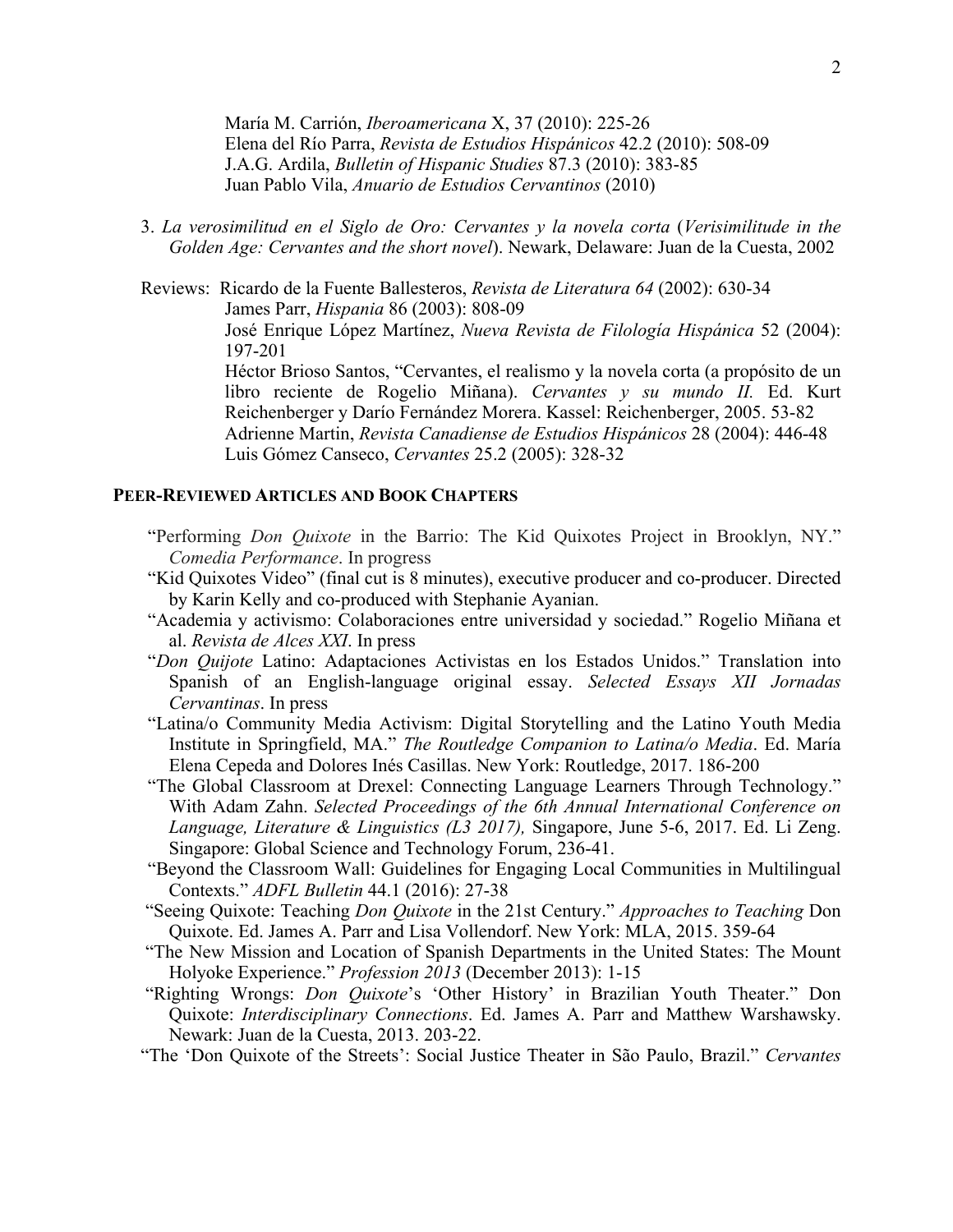31.1 (2011): 159-70

- "O Projeto Quixote em São Paulo: reflexões sobre cultura e transformação social." Translated into Portuguese by Laura Calejón. *Revista UNICSUL* 15 (2007, published in 2008): 58-65
- "El verdadero protagonista del *Quijote*." *Cervantes* 25.2 (2005): 31-58
- "El sueño de la posmodernidad produce monstruos: *Un mal año para Miki* (2003) de José Ovejero y el sujeto (contra)nostálgico." Co-Authored with Palmar Álvarez-Blanco. Special issue "Bohemios, raros y malditos." Ed. Mary S. Vásquez. *Letras Peninsulares* 18.1 (2005; publ. 2006): 239-57
- "Metaficción y monstruosidad en 'El coloquio de los perros' de Cervantes." Special issue *Metafictional Crossings*. Ed. Edward H. Friedman. *Vanderbilt e-Journal of Luso-Hispanic Studies* 2 (2005): 79-98
- "El arte nuevo de Lope y el monstruo humilde de Cervantes." *Teatro. Revista de Estudios Teatrales* (forthcoming)
- "Monstruos que hablan: 'El coloquio de los perros' de Cervantes." *Monographic Review* XX (2005): 70-85
- "'Veréis el monstruo': la nueva comedia de Cervantes." *Bulletin of Comediantes* 56 (2004): 387-411
- "Duendes urbanos: la ciudad mágica del Barroco en dos comedias de Tirso." *Hecho Teatral* 2 (2002): 101-23
- "Verosimilitud en la Arcadia: el decoro en *La Diana*, *La Galatea* y *Don Quijote* (1: 12)." *Revista Canadiense de Estudios Hispánicos 26* (2002): 455-74
- "Auctor omnisciente, Auctor testigo: el marco narrativo en *Cárcel de Amor*." *La coronica 30* (2001): 133-48
- "'Ilustrar la opinión por medio de la verdad': deconstrucción del costumbrismo en *La Gaviota*" *Revista de Estudios Hispánicos 35* (2001): 511-30
- "Los márgenes del poder, el poder de los márgenes: el marco narrativo en *La gloria de Niquea* de Villamediana." *Bulletin of Comediantes 52* (2000): 55-82
- "*El idiota* de Dostoievski: realismo y metaliteratura. La influencia cervantina." *Revista de Rusística Española* 3 (1995): 101-19

## **SOLICITED JOURNAL ARTICLES, BOOK CHAPTERS, PROCEEDINGS, AND REVIEWS**

- "The Possible Dream: Fighting for DEIJ in the Barrio with *Don Quixote.*" Blog post on *Cervantes Public Project*, March 15, 2022
- "*Don Quixote* in Brazil: Perceptions and Interpretations." Don Quixote *Around the Globe: Perceptions and Interpretations*. Ed. Slav N. Gratchev and Howard Mancing. Newark, DE: Juan de la Cuesta, 2020. 197-222.
- "*Kid Quixotes: A Group of Students, Their Teachers, and the One-Room School Where Everything Is Possible*. New York: HarperOne, 2020. 304 pp." Stephen Haff (review). *Cervantes* 40.1 (2020): 215-18
- "*Religion and Brazilian Democracy: Mobilizing the People of God*, Cambridge UP, 2019. Amy Erica Smith (review). *The Americas: A Quarterly Review of Latin American History* (Cambridge), 78.2 (2021): 367-68.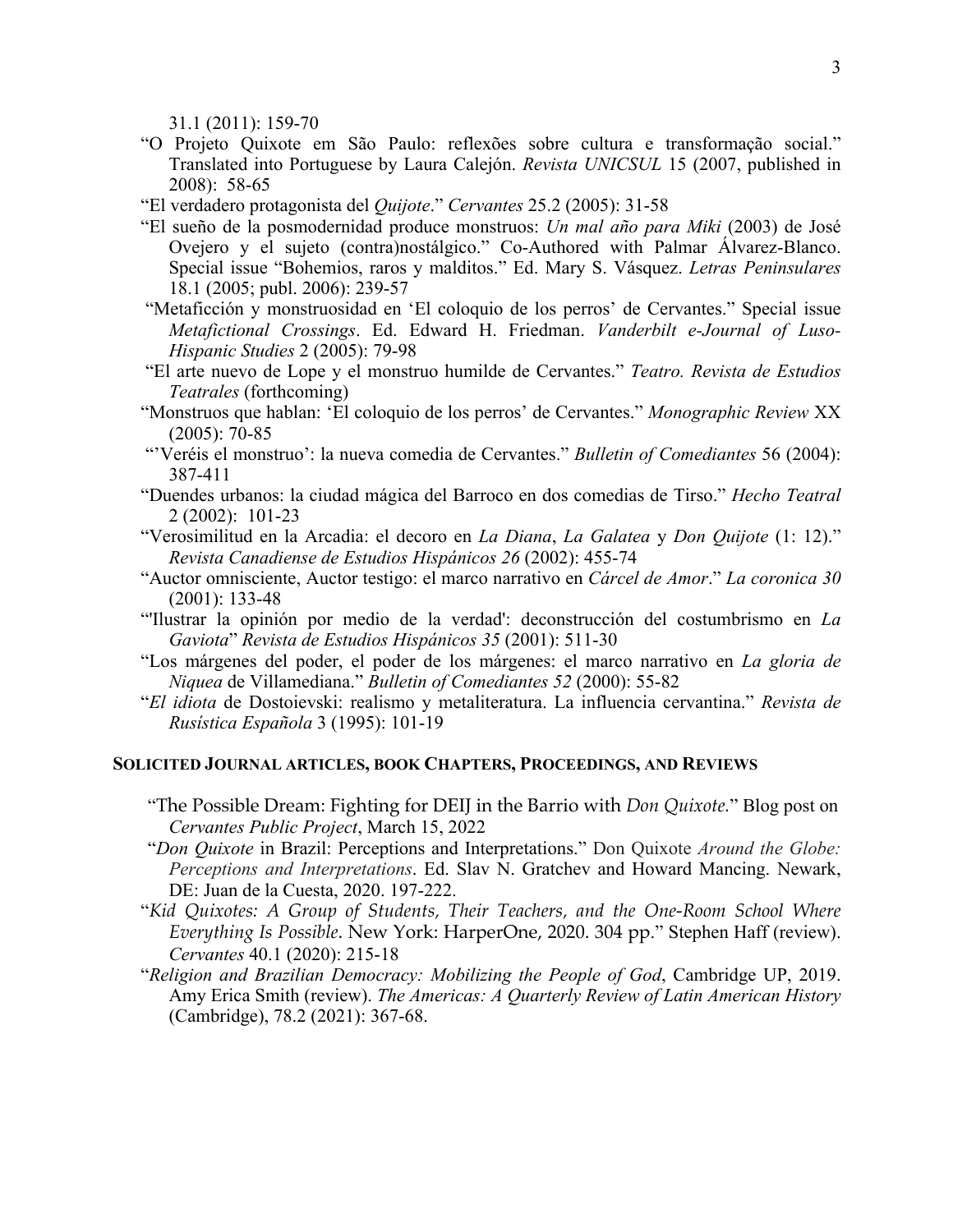- "Making Change Happen: The New Mission and Location of Language Departments." Anchor Piece With 6 Respondents for "Perspectives" Section of *Modern Language Journal* 101.02 (2017): 413-23
- "21st-Century Quixotes: Interdisciplinary Approaches and the Global Classroom." *Laberinto Journal* 10. Special Issue: Cervantes in His 400<sup>th</sup> Anniversary in China, 2017. 122-31
- "Lessons From Migrant Youth: A Digital Storytelling Course in Springfield, Massachusetts" *Civic Engagement in Diverse Latina/o Communities: Learning From Social Justice Partnerships in Action*. Ed. Mari Castañeda and Joseph Krupczynski. New York: Peter Lang, 2017. 269-85
- "*Don Quixote* Among Brazilians: *Um tal de Dom Quixote* (Márcio Meirelles and Cleise Mendes, 1998)." *"Los cielos se agotaron de prodigios": Essays in Honor of Frederick A. de Armas*. Ed. Christopher B. Weimer et al. Newark: Juan de la Cuesta, 2017. 323-32.
- "Don Quixote Never Dies In Brazil: Performative Appropriations of *Don Quixote* II.74 In Contemporary Brazilian Theater." *A Novel Wihout Boundaries: Sensing* Don Quixote *400 Years Later*. Ed. Carmen García de la Rasilla and Jorge Abril Sánchez. Newark, DE: Juan de la Cuesta, 2016. 199-216
- "Don Quijote de las Américas: Activismo, teatro y el hidalgo Quijano en el Brasil contemporáneo." *El* Quijote *desde América* (Segunda parte). Ed. Ignacio Arellano, Duilio Ayalamacedo y James Iffland. New York: Idea, 2016. 247-60
- "*De esto y aquello en las obras de Cervantes*." Stanislav Zimic (review). *Anuario de Estudios Cervantinos*
- "*International* Don Quixote." Ed. Theo D'haen and Reindert Dhondt (review). *Revista Canadiense de Estudios Hispánicos* 34.2 (2010): 409-10.
- "*Cervantes and Modernity: Four Essays on* Don Quijote." E.C. Graf (review). *Revista de Estudios Hispánicos* 43.3 (2009): 690-92
- "*Traducciones, adaptaciones, scenari de las comedias de Lope de Vega en Italia en el siglo XVII*." Carmen Marchante Moralejo (review). *Bulletin of the Comediantes* 60.2 (2008): 168-69
- "Nación de quijotes: *Don Quijote* en el discurso político contemporáneo en España." *USA Cervantes. 39 cervantistas en Estados Unidos*. Ed. Georgina M. Dopico Black y Francisco Layna Ranz. Madrid: Polifemo, 2009. 895-924
- "*A Companion to Cervantes's* Novelas Ejemplares." Ed. Stephen Boyd (review). *Modern Philology* 106.2 (2008): 263-66.
- "*Cervantes, raro inventor*." Javier Blasco (review). *Cervantes* 25.2 (2005; publ. 2006): 318- 20
- "¿Por qué leer el *Quijote* hoy?" *Universitas Humanistica* 60 (2005): 96-107
- "Nacido de la imaginación: el parto monstruoso de don Quijote." Don Quixote *Across the Centuries: Actas del Congreso celebrado en Wooster College (Ohio) 7-9 abril de 2005.* Coord. John P. Gabriele. Madrid: Iberoamericana-Vervuert, 2005. 83-92
- "Saving Arnavutköy: The Contemporary Cultural Politics of Turkey." *Macalester International* 15 (2005): 241-50
- "De Quijano a Quijote, o el poder de las palabras." *El Aleph* 139 (2004): 86-88
- "*Exorcism and Its Texts: Subjectivity in Early Modern Literature of England and Spain,*  Hillaire Kallendorf." *Revista Iberoamericana* 18 (2005): 203-05
- "*América en el teatro español del Siglo de Oro*. Coord. Héctor Brioso Santos. Volumen monográfico de *Teatro. Revista de Estudios Teatrales* 15 (diciembre 2001)." *Bulletin of*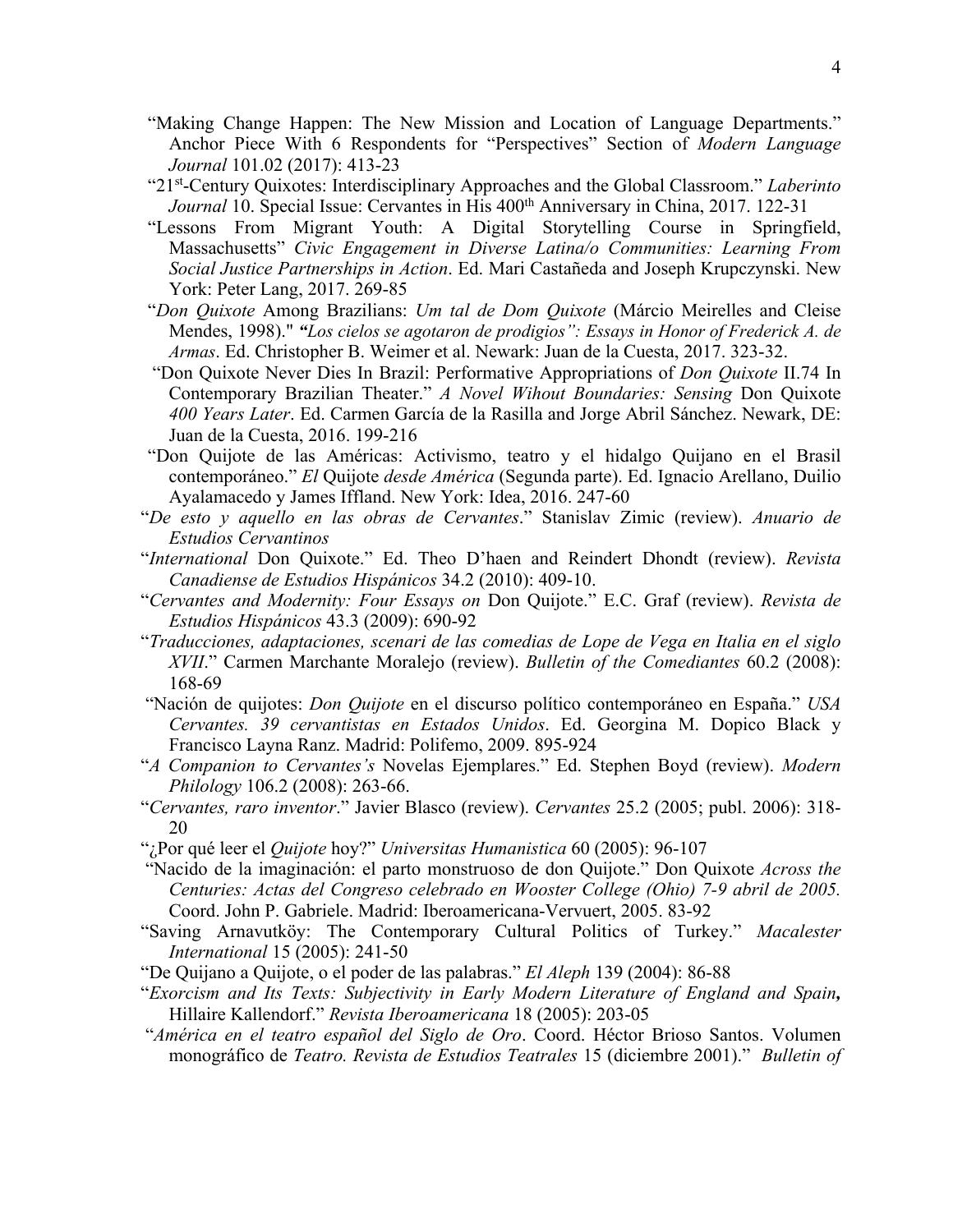*Comediantes* (forthcoming)

- "El sueño como héroe: *Sueños hay que verdad son* (1670), de Calderón." *Aquel breve sueño: Dreams on the Early Modern Stage*. Ed. Sharon Voros and Ricardo Sáez. New Orleans: UP of the South, 2004. 143-65
- "Don Quijote como monstruo." *Esas primicias del ingenio: jóvenes cervantistas en Chicago*. Ed. Francisco Caudet y Kerry Wilks. Madrid: Castalia, 2003. 135-54
- "Los monstruos de la lectura: el caso de don Quijote." *Monstruosidad y transgresión en la cultura hispánica*. Eds. Ricardo de la Fuente y Jesús Pérez Magallón. Valladolid: Universitas Castellae, 2003. 223-34
- "Cómo hacer verosímil la maravilla: 'El coloquio de los perros' de Cervantes." *Loca ficta: Espacios de la maravilla en la España medieval y del Siglo de Oro.* Ed. Ignacio Arellano. Pamplona: U of Navarra P-Iberoamericana-Vervuert, 2003. 321-32
- "*Cervantes in Algiers* de María Antonia Garcés." *Revista Canadiense de Estudios Hispánicos* 28 (2004): 439-41
- "'Fernán Caballero contra Cecilia Böhl de Faber: confusión sexual y contradicción estética en *La Gaviota*." *Sexo e identidades en la literatura hispánica*. Ed. Ricardo de la Fuente y Jesús Pérez Magallón. Valladolid: Universitas Castellae, 2003. 103-12
- "*El emblema en el drama de Tirso de Molina*." Pablo Restrepo-Gaultier (review). *Bulletin of Comediantes* 54 (2002): 159-61
- "Representar lo irrepresentable: *La gloria de Niquea* (1622) del Conde de Villamediana." *El texto puesto en escena*. *Homenaje a Everett W*. *Hesse*. Ed. Barbara Mujica and Anita K. Stoll. London: Tamesis, 2000. 113-20
- "*Don Quijote de la Mancha*." Ed. James A. Parr y Salvador Fajardo (review). *Cervantes* XX.1 (2000): 181-83
- "El 'Auctor' en los márgenes: *Cárcel de Amor* de Diego de San Pedro." *Morada de la palabra. Homenaje a Luce y Mercedes López-Baralt*. 2 vols. Ed. William Mejías-López. San Juan: Universidad de Puerto Rico, 2002. II: 1145-54
- "La novela en escena: aspectos de la influencia del teatro sobre la novela corta del siglo XVII." *A Society on Stage*. *Essays on Spanish Golden Age Drama*. Ed. Edward H. Friedman, H.J. Manzari, and D. D. Miller. New Orleans: UP of the South, 1998. 155-64
- "Nuevas inquisiciones metaliterarias en la obra de Dostoievski: *El doble*." *Actas del IV Congreso de Rusistas de España*, *Salamanca, Noviembre 1994*. Salamanca: Universidad, 1995. 313-20

#### **LECTURES, WORKSHOPS, AND SEMINARS**

- "*Quixotes*: Bate Papo com Andreia de Almeida." Lecture and conversation with Andreia de Almeida for a performance of *Quixotes*, her stage adaptation of *Don Quixote*, for a group of high school teachers in Brazil. Remote delivery (São Paulo, Brazil), June 20, 2021
- Workshop Leader for ALCES XXI, "Academia y activismo comunitario: La universidad deja la torre de marfil por la calle," October 3, 2021
- "Don Quijote Latino: Adaptaciones activistas en Estados Unidos en el siglo XXI." Keynote Speech, Festival Cervantino. Remote delivery (Azul, Argentina), November 6-15, 2020
- Seminar Leader for ALCES XXI Conference on "Academia y activismo comunitario: La universidad deja la torre de marfil por la calle" (Oviedo Spain), July 13-15, 2020
- Panel Organizer for LASA 2020 Congress on "Mobilizing Performances: Staging Social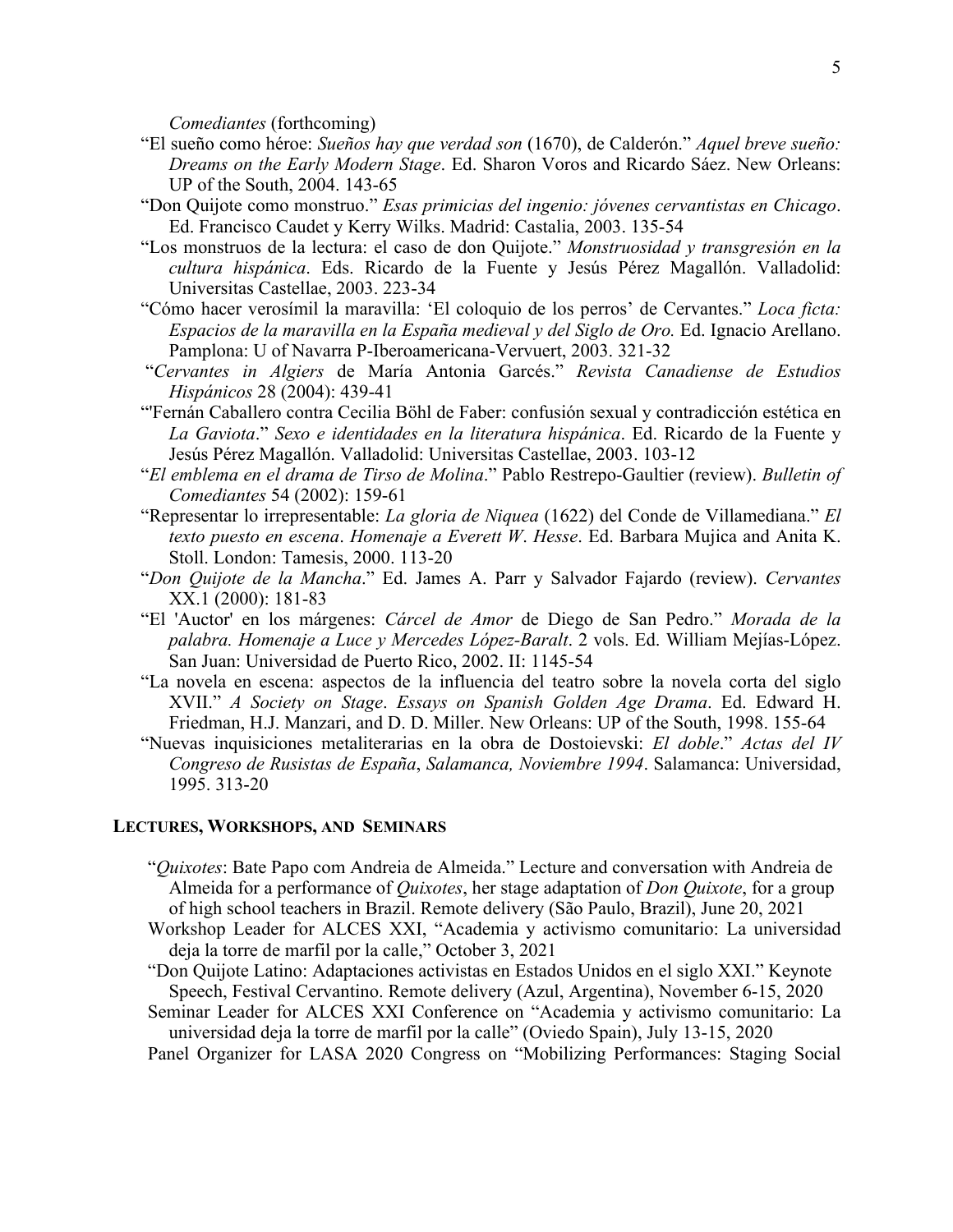Justice and Revolution in Theater, Music, Dance and Street Protest" (Guadalajara, México), May 13-16, 2020

- "Don Quixote in the Barrio: Activist Adaptations of Cervantes in Contemporary Neighborhoods in Brazil and the U.S." La Trobe University (Melbourne, Australia), March 29, 2019
- "Adapting Literary Classics (Don Quixote) for F-12 Language Teaching and Learning." Victoria Association of Teachers of Spanish and Melbourne University (Melbourne, Australia), March 28, 2019
- "Acting Quixote: Cervantes and Youth Theater Activism in the Americas Today." Instituto Cervantes (Sydney, Australia), March 21, 2019
- "La interpretación social y activista de Don Quijote en el teatro latinoamericano." Universidad de Chile (Santiago, Chile), April 3, 2017
- "Community Literacies: Bilingual Digital Storytelling." Graduate lecture with Vanessa Pabón. University of Massachusetts at Amherst, November 1, 2016
- "An Academic Career in Global Studies: International Career Night." World Affairs Council (Philadelphia, PA), October 20, 2016
- "Actor y activista: *Don Quijote* en el teatro contemporáneo en Colombia y Brasil." Teatro Colón (Bogotá, Colombia), April 25, 2016
- "De la España imperial a Latinoamérica hoy: La transformación del *Quijote*." Instituto Caro y Cuervo (Bogotá, Colombia), April 22, 2016
- "Transnational Quixote: Global Studies and Modern Languages." Dean's Seminar Talk, Drexel University (Philadelphia, PA), October 14, 2015
- "Living Quixote: *Don Quixote* and Community Activism in Contemporary Brazil." Keynote Speech. Cervantes Symposium. University of New Hampshire (Durham, NH), April 23, 2015
- "Don Quixote Never Dies In Brazil: Performative Appropriations of *Don Quixote* II.74 In Contemporary Brazilian Theater" Graduate lecture. University of Massachusetts at Amherst, December 4, 2014
- "Bridging the Digital Divide: Digital Storytelling in Community-Based Learning Courses." Faculty Fellow, Five Colleges Digital Humanities Faculty Fellowship Program, January-September 2014
- "What Happens When Cultures Meet." Keynote Speech. Global Research Engagement at Ochamonizu University (GREAT Ocha) Student Symposium. Ochamonizu University, Tokyo (Japan), November 16-17, 2013.
- "Un ejemplo de adaptación teatral de *Don Quijote* en Brasil." Graduate lecture. Complutense University and Instituto del Teatro de Madrid. Madrid (Spain), November 12, 2013
- "Staging Quixote: Alonso Quijano's Quest for Social Justice in Contemporary Brazil." Keynote Speech. The Florida Cervantes Symposium. University of Central Florida. Orlando (FL), April 7, 2012
- "Digital Storytelling: Integration and Assessment." Northeastern Regional Computing Program. University of Massachusetts at Amherst, December 6, 2011
- "*Don Quijote* y la justicia social en São Paulo, Brasil." Graduate lecture. University of Massachusetts at Amherst, November 18, 2011
- "Community Narratives: Digital Storytelling, Experiential Learning, and the Humanities." Faculty Symposium on New Directions in Teaching. Mount Holyoke College. South Hadley (MA), September 1, 2011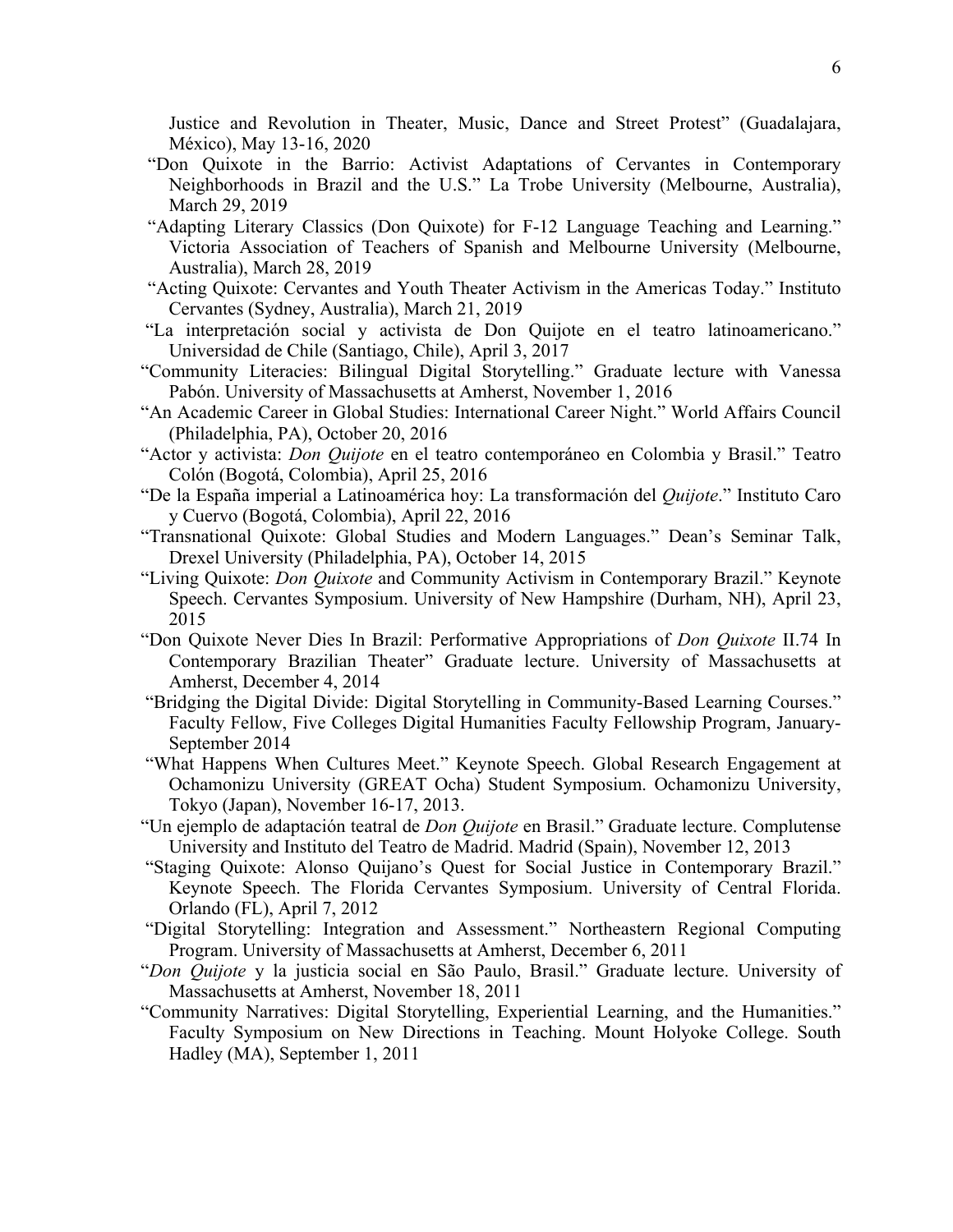- "El Projeto Quixote en São Paulo (Brasil): Un modelo de educación inclusiva." Workshop co-taught with the founder of the Projeto Quixote (São Paulo, Brazil), Dr. Auro Lescher. Educación Inclusiva: Cultura y Justicia Social. Monterrey (Nueva León, México), June 7- 8, 2010
- "Culturas Quixotescas: *Dom Quixote* Nas Ruas do Brazil." Inaugural Address. Culturas Quixotescas: Educação e Transformação Social. São Paulo (Brazil), November 6-7, 2009
- "Global Quixote: Rewriting the Contemporary Brazilian Social Narrative." 2009 Cervantes Lecture. Fordham University. New York City (NY), April 29, 2009
- "Performing Monstrosity: *Don Quixote* in the Streets of Brazil (*Bus 174*, José Padilha, 2002)." Emory University. Atlanta (GA), March 20, 2008
- "Living Quixote: Cultural Imperialism, Spain, and Latin America in *Don Quixote*'s 400th anniversary." Spelman College, Atlanta (GA), November 10, 2005
- "Monstruos que hablan: "El coloquio de los perros" de Cervantes." University of Michigan, Ann Arbor (MI), November 29, 2004
- "¿Quién es don Quijote?" Spelman College, Atlanta (GA), September 24, 2004
- "Don Quijote hoy: el monstruo moderno." National Library of Colombia, Bogotá (Colombia), April 22, 2004
- "Don Quijote como macho: la masculinidad del héroe." Mount Holyoke College, South Hadley (MA), March 25, 2003
- "*Don Quijote* I,1: el nacimiento de un monstruo." University of Massachussets at Amherst (MA), March 24, 2003
- "El parto de don Quijote." Universitas Castellae, Valladolid (Spain), undergraduate class on *Don Quixote*, November 28, 2002
- "Teatro y carnaval: La fiesta del espectador." Grupo teatral "Cuauhpanco" (dir. Wagibe Turcott). Cine "El Pochote," Oaxaca (Mexico), October 26, 2002
- "Cervantes y *Don Quijote*." Seminar for graduate students and Spanish teachers, Instituto Cervantes, Rio de Janeiro (Brasil), September 19-23, 2002
- "Don Quijote como monstruo." Seminar for graduate students. University of Chicago (IL), January 24, 2002
- "Los monstruos del Barroco: el caso de Gracián." Cervantes Institute. Vienna (Austria), October 22, 2001
- "An Interdisciplinary Introduction to the Early-Modern Spain and Latin America." Seminar for McGill University Summer Programs: McGill University, Montréal (Canada), May 10-11, 2000
- "Verdad, mentira... o todo lo contrario: La verosimilitud en el Siglo de Oro." McGill University, Montréal (Canada), February 10, 2000
- "Verosimilitud en la Arcadia: el decoro en *La Diana*, *La Galatea* y *Don Quijote* 1: 12." First SIP Forum Lecture. Penn State (PA), November 17, 1997

#### **CONFERENCES AND SYMPOSIA**

- "*Dom Quixote* Amefricano: Linking Worlds Through Contemporary Stage Adaptations of *Don Quixote* in Brazil and Colombia." Latin American Studies Association 2020 Congress (Guadalajara, México), May 13-16, 2020
- "'I am Don Quixote': Teatro infantil, inmigración y activismo en Brooklyn." XIV Coloquio Internacional de la Asociación de Cervantistas (Venice, Italy), October 2-4, 2019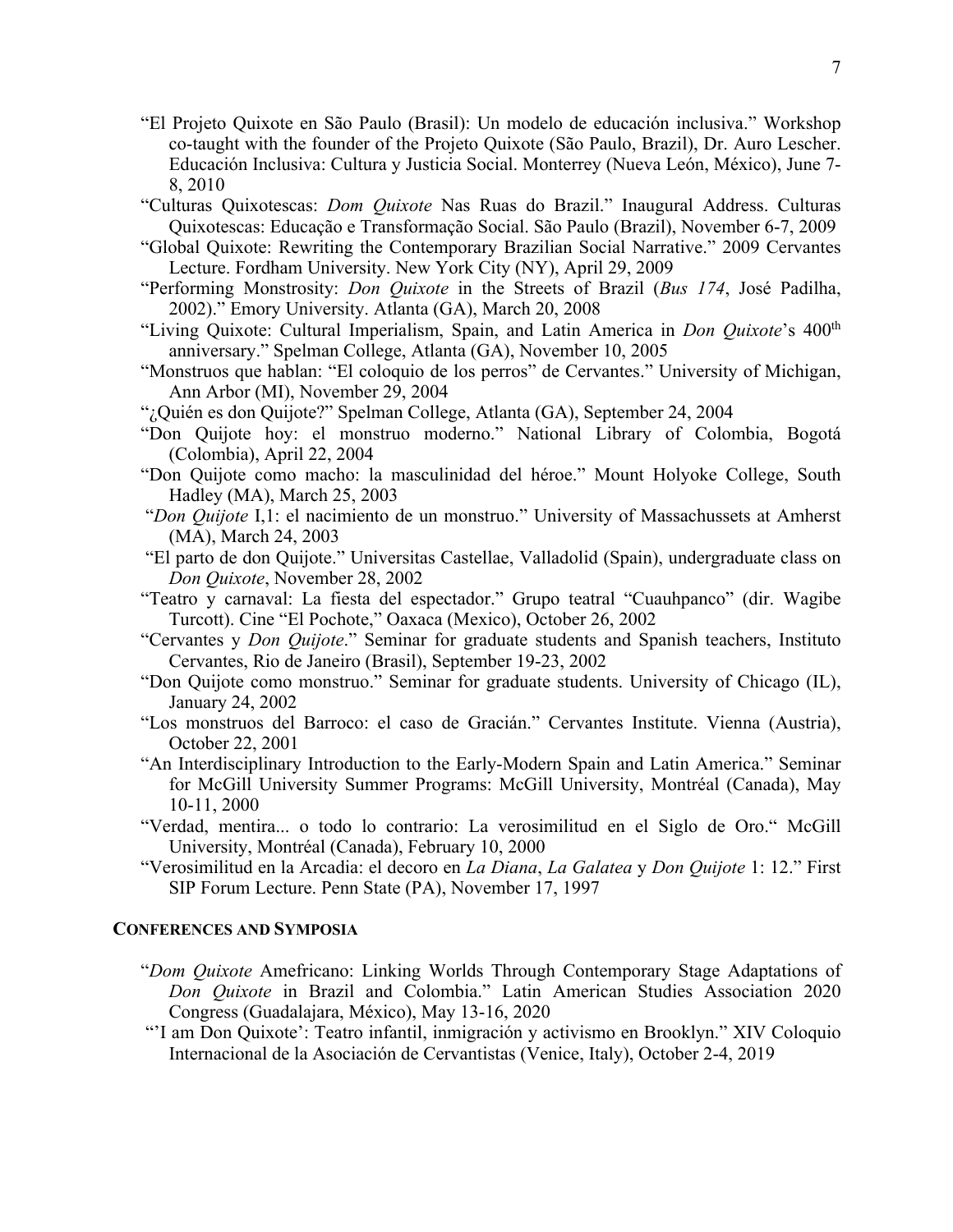- "Hopeful Futures: *Don Quixote* in Brazilian Activism and the Engaged Humanities." The Asian Conference on Cultural Studies, (Kobe, Japan), June 1-3, 2018
- "Repositioning TEFL With Modern Languages: The Global Classroom Model at Drexel University." 2018 ROC-TEFL Conference: Repositioning TEFL in Applied Linguistics, National Tsing Hua University (Hsinchu, Taiwan), May 18-20, 2018
- "Don Quijote de las calles: Marginalidad urbana y transculturación en el 'artivismo' de Cooperaacs (São Paulo, Brasil), XXI Conferencia Internacional Literaturas Hispánicas (Quito, Ecuador), March 7-10, 2018
- "La otra historia de *Don Quijote* en Brasil: Activismo cervantino en São Paulo." XI Congreso Asociación Internacional del Siglo de Oro (Madrid, Spain), July 10-14, 2017
- "The Global Classroom at Drexel: Connecting Language Learners Through Technology," with Adam Zahn. 6<sup>th</sup> Annual International Conference on Language, Literature, and Linguistics (L3 2017). Singapore (Singapore), June 5-6, 2017.
- "21st-Century Quixotes: Interdisciplinary Approaches and Global Classrooms." Cervantes in China on his 400<sup>th</sup> Anniversary. The University of Chicago Center in Beijing (Beijing, China), June 22, 2016
- "Through and Beyond the Classroom: Digital Technologies and Deep Learning." American Association of Colleges and Universities Conference (Washington D.C.), January 21, 2016
- "Overcoming Death (*Don Quixote* II.74): Don Quixote's Afterlife in Contemporary Brazilian Stage Adaptations." Invited Speaker. 1st Biennial Cervantes Symposium of the North East. Instituto Cervantes (New York City, NY), November 19, 2015
- "Digital Storytelling and Bilingual Literacy in Springfield, Massachusetts", 6<sup>th</sup> International Digital Storytelling Conference. Smith College (Northampton, MA), September 25-27, 2015
- "*Don Quixote* in the Americas: Don Quixote in Contemporary Social Justice Discourse." Invited Speaker. El *Quijote* desde América: IV Centenario de *Don Quijote* II. Arequipa (Peru), August 19-22, 2015
- "*Don Quixote*-Themed Community Activism in Contemporary Brazil." Panel Organizer. IX Congreso de la Asociación Internacional de Cervantistas. Universidade de São Paulo. São Paulo (Brazil), June 29-July 3, 2015
- "*Don Quixote* In the Streets of Brazil: Performative Spaces in the Contemporary Transatlantic Context." Spaces of Dialogue: International Conference in Transatlantic Studies." Real Colegio Complutense-Harvard University. Cambridge (MA), April 24-25, 2014
- "Beyond the Department Wall: Spanish as a Domestic Language." MLA Presidential Panel "Beyond the Department Wall: Expanding Networks in Language Study." MLA Convention. Chicago (IL), January 9, 2014
- "Una versión afro-brasileña de *Don Quijote*: *Um tal de Dom Quixote* del Bando de Teatro Olodum (Marcio Meirelles y Cleise Mendes, 1998)." Congreso Internacional de Literaturas Hispánicas. Santo Domingo (Dominican Republic), March 12-15, 2013
- "Righting Wrongs: *Don Quixote*'s 'Other History' in Brazilian Youth Theater." *Don Quixote*: A Multidisciplinary Study of a Modern Hero. University of Portland (OR), March 3, 2012
- "*Don Quijote* en la educación inclusiva: Cultura y transformación social." Educación Inclusiva: Cultura y Justicia Social. Escuela Normal de Magisterio. Monterrey (Nueva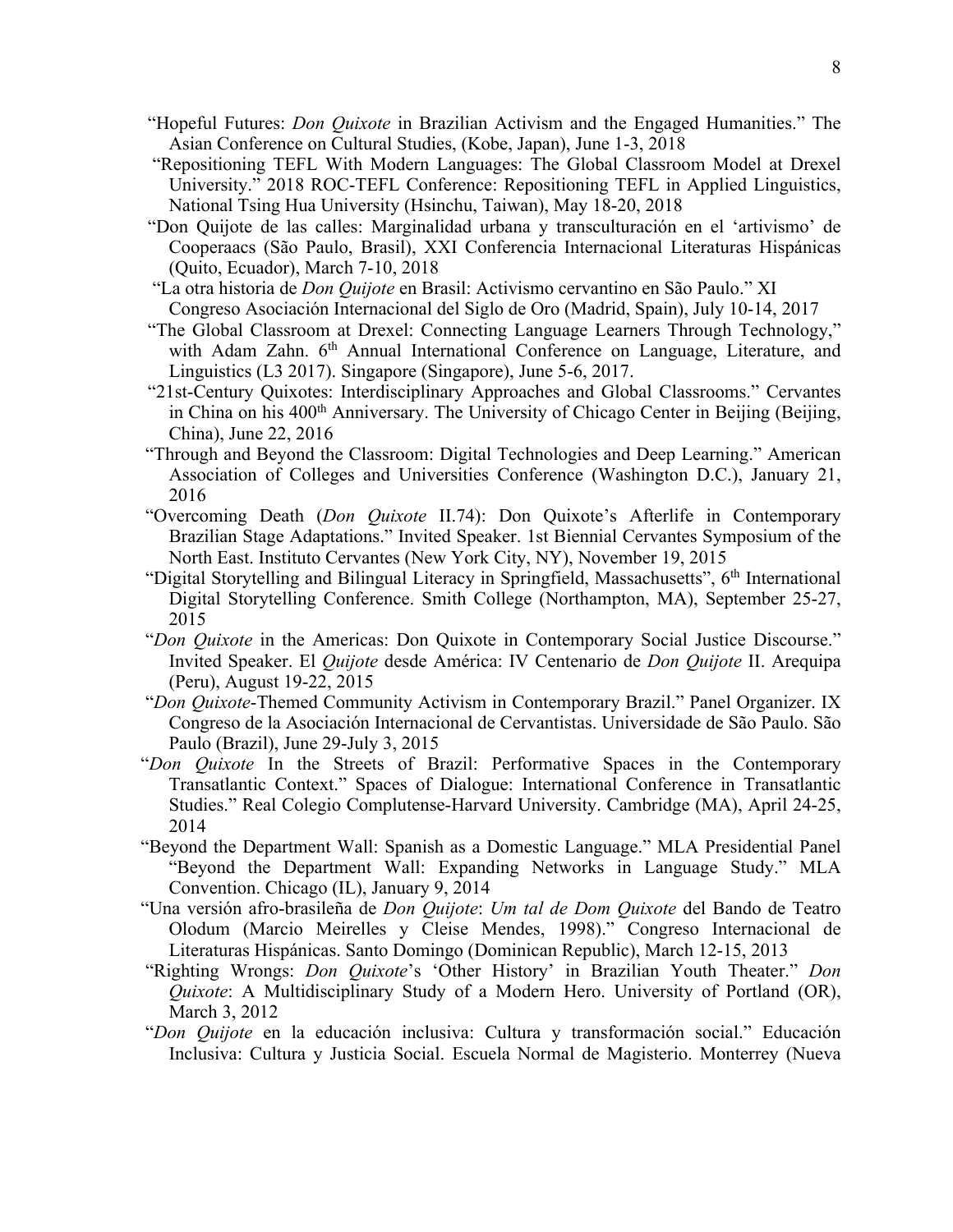León, México), June 9-10, 2010

- "Acting Quixote: Social Justice Theater of the Cervantine Kind in São Paulo, Brazil." Cultural Encounters of the Cervantine Kind. 22nd Annual California Cervantes Symposium. California State University, Fresno (CA), April 16-17, 2010
- "Latina/o Studies And (Not In) Spanish Departments." Five College Latin American, Caribbean and Latino Studies Council Faculty Symposium. Amherst College, Amherst (MA), February 5, 2010
- "Fighting Inequalities Through Culture: São Paulo's Projeto Quixote." Rethinking Inequalities. Latin American Studies Association. Rio de Janeiro (Brazil), June 11-13, 2009
- Workshop on Spanish novelist José Ovejero. Carleton College. Northfield (Minnesota), April 18, 2008
- Panel Participant, Symposium on Culture and Social Transformation. UnicSul, São Paulo (Brazil), May 24-25, 2007
- Panel Participant, Symposium on Spanish novelist José Ovejero. University of Minnesota. Minneapolis (MN), April 16-19, 2007
- "Don Quixote, World Emperor? A Response to Frederick A. de Armas." Quixotic Offspring: The Global Legacy of *Don Quixote* (2005 Macalester College International Roundtable), Saint Paul (MN), Oct. 13-15, 2005
- "Don Quijote en autobús: *Bus 174* y los niños de la calle en Brasil." Cervantes and/in /on the New World, Mount Holyoke/UMass Amherst (MA), October 8-9, 2005
- "Nacido de la imaginación: el parto monstruoso de don Quijote." 1605-2005: Don Quixote Across the Centuries. The College of Wooster (OH), April 7-9, 2005
- "Las mujeres malas de Cervantes: *El rufián dichoso*." Mulheres Más/Mujeres malas. Porto (Portugal), June 26-28, 2003
- "El monstruo en el teatro de Cervantes." Mini-Symposium on Cervantes, Newberry Library, Chicago (IL), April 26, 2003
- "Cómo hacer verosímil la maravilla." *Loca ficta*: Espacios de la maravilla en la España medieval y del Siglo de Oro. University of Navarra (Spain), April 24-26, 2002
- "Don Quijote como Jano." Mini-Symposium Cervantists in the USA, Cervantes Institute. Chicago (IL), January 26, 2002 (invited)
- "Los monstruos de la lectura: el caso de *Don Quijote*." Monstruosidad y transgresión en la cultura hispánica. Valladolid (Spain), July 3-5, 2001
- "El Madrid teatral de Tirso: la arquitectura del engaño en *Los balcones de Madrid*." Spanish Golden Age Theater Symposium, Association of Hispanic Classical Theatre. El Paso (TX), March, 3-5, 2001
- "Duendes urbanos: la ciudad mágica del Barroco." Symposium on Architecture, Urbanism and the *Comedia*. McGill University. Montréal (Canada), November 21, 2000 (invited)
- "Verosimilitud y muerte: Zayas, apariciones y otros milagros." V Congreso de Mujeres Escritoras. México DF (México), October 5-7, 2000
- "¿Cómo poner en escena mensajes ideológicos subversivos? Un ejemplo de un auto de Calderón" Beyond 2000: New Directions in Comedia Studies. Almagro (Spain), July 17- 20, 2000
- "'Fernán Caballero' contra Cecilia Böhl de Faber: confusión sexual y contradicción estética en *La Gaviota*." Sexo e identidades en la literatura hispánica. Valladolid (Spain), July 4- 7, 2000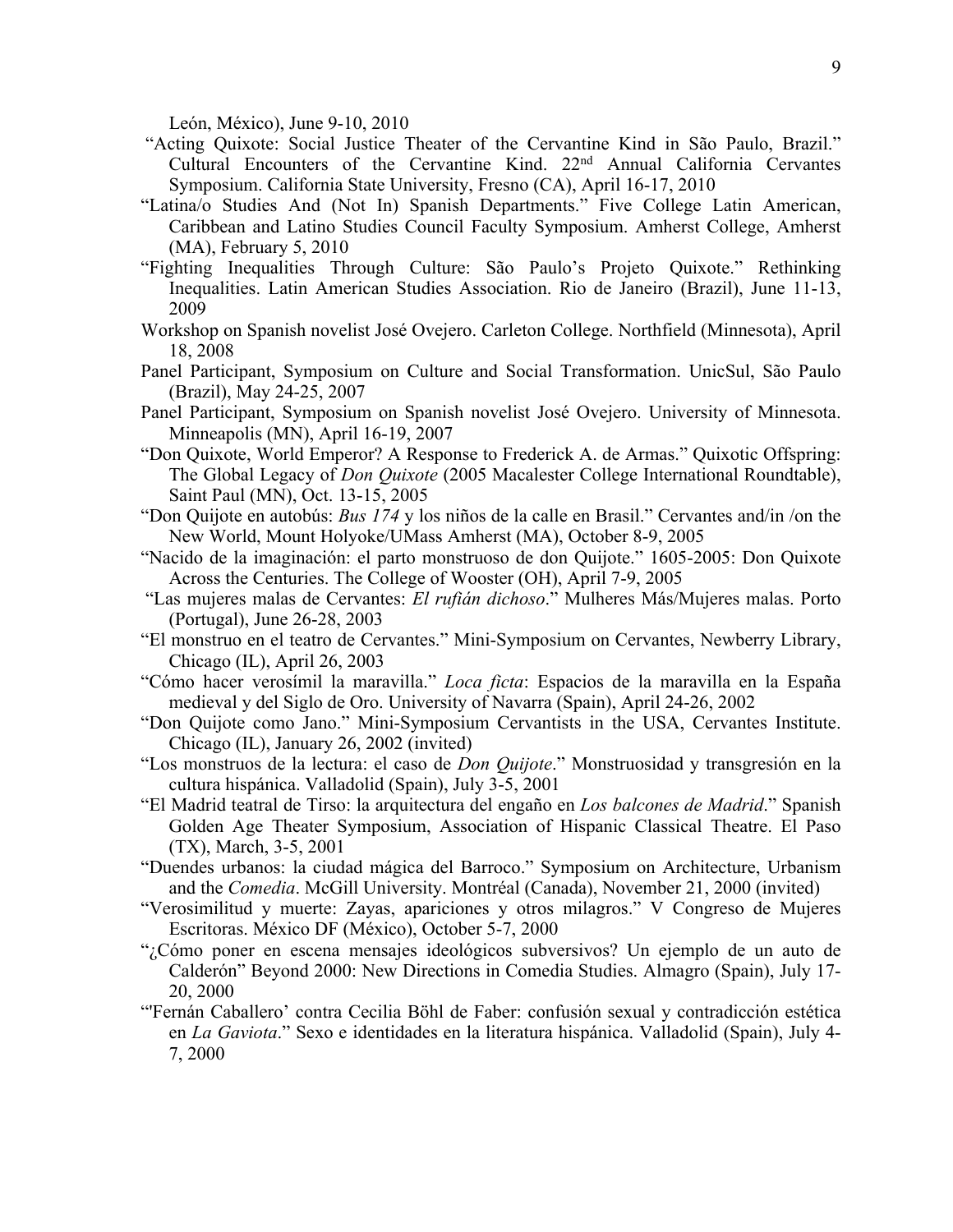- "La poesía como religión en *Sueños hay que verdad son* (1670), de Calderón de la Barca." Spanish Golden Age Theater Symposium, Association of Hispanic Classical Theatre. El Paso (TX), March, 2-4, 2000
- "El 'auctor' en los márgenes: marco narrativo en *Cárcel de amor* (1492) de Diego de San Pedro." Congreso Internacional en Homenaje a las hermanas López-Baralt. Arecibo (Puerto Rico), November 19-21, 1998
- "Salvación y muerte del Conde de Villamediana: *La gloria de Niquea* (1622)." Mediterranean Conferences. Valencia (Spain), July 6-11, 1998
- "El marco narrativo como subversión en *La gloria de Niquea* (1622) del Conde de Villamediana." Conference of the Canadian Association of Hispanists. Ottawa (Canada), May 27-30, 1998
- "Representar lo irrepresentable: *La gloria de Niquea* (1622) del Conde de Villamediana." Spanish Golden Age Theater Symposium, Association of Hispanic Classical Theatre. El Paso (Texas), March 5-7, 1998
- "Aspectos de la verosimilitud en Cervantes: el decoro en *La Galatea* y en *Don Quijote*." Conference on Paradigms of Truth in Iberian Literature. University of New Mexico. Alburquerque (NM), February 14-15, 1997
- "La novela en escena: aspectos de la influencia del teatro sobre la novela corta del siglo XVII." A Society on Stage. A Conference on Spanish Golden Age Drama. University of Virginia. Charlottesville (VI), November 7-9, 1997
- "Metaliteratura en la obra de Dostoievski: *El doble*." IV Congreso de Rusistas de España. University of Salamanca (Spain), November 25-26, 1994
- "Aspectos de la verosimilitud en el *Amadís*." IV Encuentro de Jóvenes Hispanistas. University of Las Palmas de Gran Canaria (Spain), April 6-8, 1994
- "Metaliteratura y vida en el *Quijote*." II Encuentro de Jóvenes Hispanistas. University of Las Palmas de Gran Canaria (Spain), April 8-10, 1992

#### **TEACHING EXPERIENCE**

- DREXEL UNIVERSITY
	- Senior Project in Global Studies (Global Studies 400)
	- Introduction to Global Studies: Humanistic Approaches (Global Studies 101)
	- The Drexel Experience (Univ 101)
	- Advanced Writing and Speaking (Span 310)
	- Global Quixote: Culture, Politics, and Social Justice in Contemporary Spain and the Americas (Span 471)

# MOUNT HOLYOKE COLLEGE (2006-)

- Promoting Bilingual Literacy Through Digital Storytelling (340) —recipient of a Five College Digital Humanities Grant and a Nexus Course Development Grant
- Global Quixote: Reading Cultural Imperialism and Resistance in Comparative Context (362) Fighting Words: Imperial Discourses and Resistance in the Americas (250)
- The Other (in the) Media: New Media and Otherness in the Americas (340) —course linked with Prof. Jon Western's International Relations 337 (Transnational Advocacy Networks)
- Community Narratives: Digital Storytelling in Springfield, MA (350) —in collaboration with the Latino Youth Media Institute) Featured on WGBY 57's Connecting Point and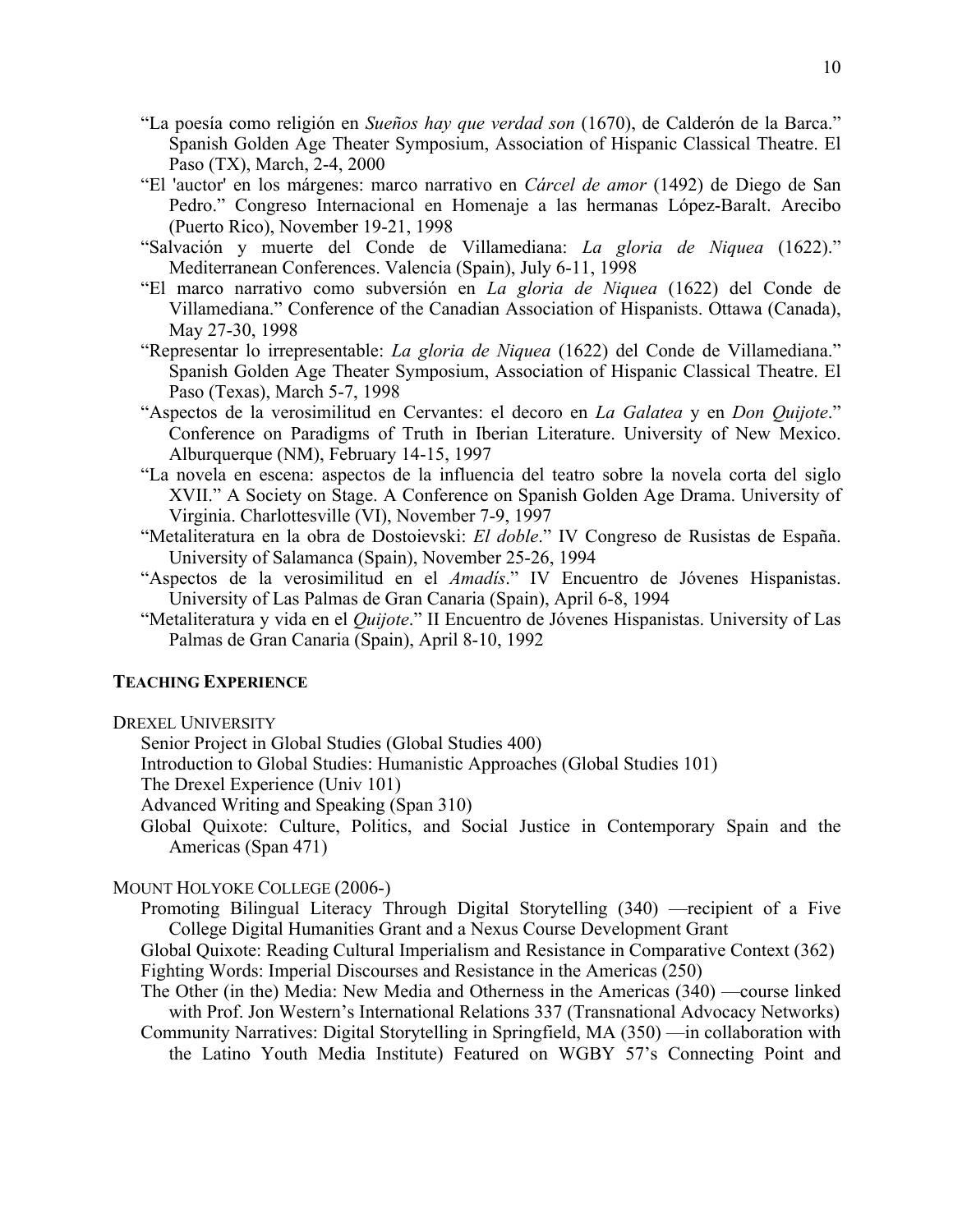recipient of the Sally B. Montgomery Award for Best Community-Based Experience at Mount Holyoke Community Narratives: Digital Storytelling at Mount Holyoke College (Coll 101) —first year seminar The Other (in the) Media: New Media and Otherness in the Americas (240) Media Monsters: Culture and Resistance in  $21<sup>st</sup>$ -Century Spain and the Americas (362) with a technological component (web design) Reading Monsters: The Discourse of Good and Evil from *Quixote* to Bin Laden (362) Foundations of Spanish Literature (244) Preparation for Advanced Studies (212) Advanced Composition (209) MACALESTER COLLEGE (2000-2006) Reading Monsters in Early-Modern Spain and Latin America Fighting Words: Building Latin America's Identities "Yo sé quién soy": The Emergence of Modern Identity in Medieval and Early Modern Spain and Latin America Writing in the Margins: Gender and Subversion in Early-Modern Spanish and Latin American Literature Painting Words, Wording Images: Literature and the Visual Arts in the Spanish Golden Age Introduction to the Analysis of Hispanic Texts Language and Culture Courses HOPE COLLEGE (1999-2000) Spanish Culture: An Interdisciplinary Approach Seminar on Spanish Contemporary Literature and Culture Intermediate and Advanced Spanish (Span 221 and 222) PENN STATE (1996-1999) Spanish Medieval Literature and Culture (Span 497) Intermediate Composition and Grammar (Span 200) Advanced Stylistics, Composition and Grammar (Span 400) Elementary Spanish (Span 1 and 2) UNIVERSITY OF MÁLAGA (1998) Co-director of a Seminar in Advanced Spanish Composition for native speakers (B.A. students). College of Journalism, III Summer Courses, July 13-21, 1998 INTERNEXUS LANGUAGE CENTER-MADRID (1998) Co-director of a Seminar in Instructional Methods for Teachers of Composition, July 29, 1998 UNIVERSITY OF OTTAWA (1995-1996) Intermediate Spanish (ESP 2991 and 2992)

## **SERVICE AND PROFESSIONAL EXPERIENCE**

DREXEL UNIVERSITY Vice Provost for Global Engagement, 2021- Inaugural Head of Department of Global Studies and Modern Languages, 2015- Co-Founder, Cervantes Public Project (cervantespublicproject.com) Vice Provost for DEI Search Committee, 2021-2022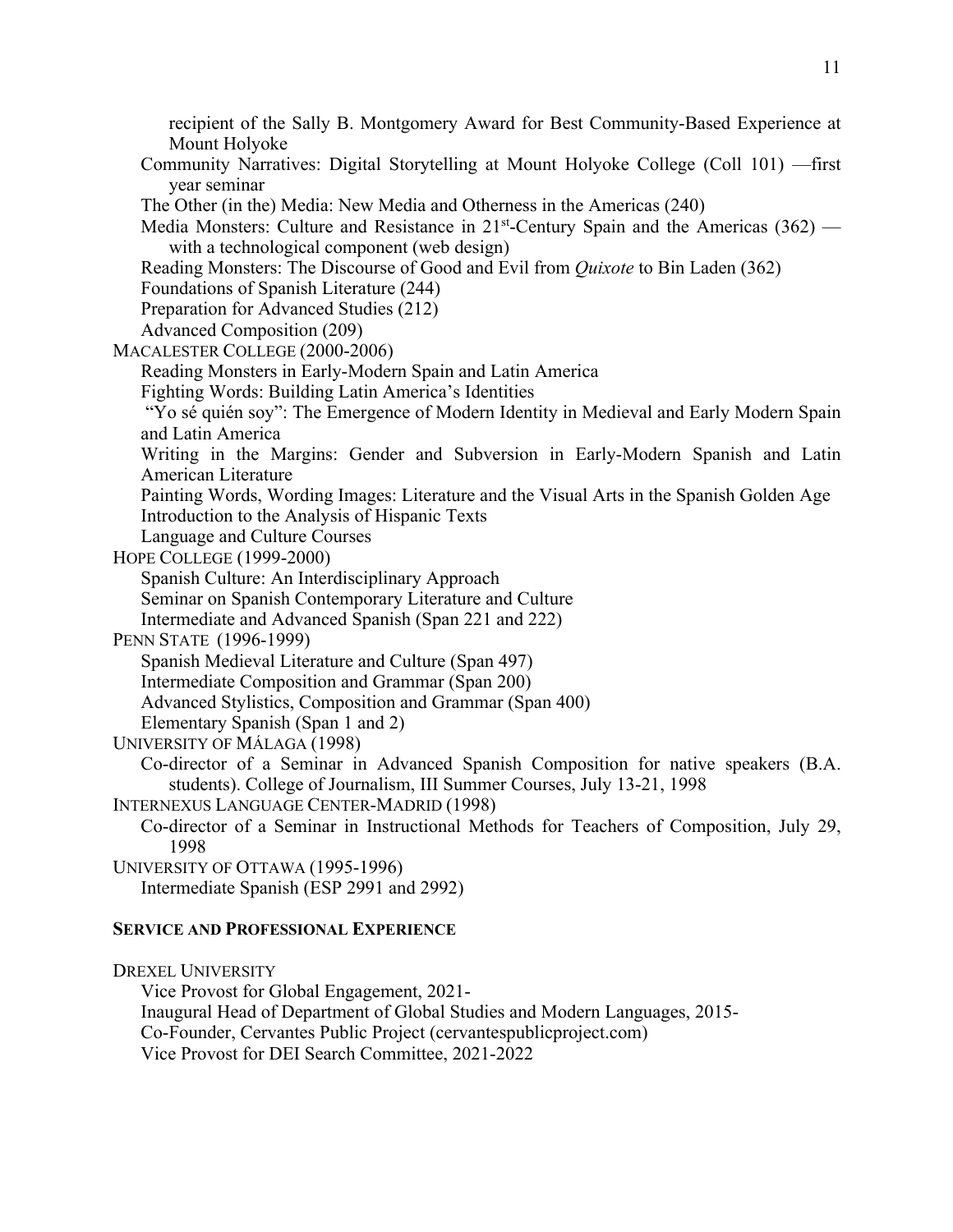Chair of Council on Global Engagement 2018-2020

Chair of Department Head of Sociology Search Committee (2020)

Chair of Community-Based Learning committee (College of Arts and Sciences, 2019-2021) Chair of Mary Ebeling's Promotion Committee (2021)

- Member of Search Committees for College of Arts and Sciences Dean (2018-2019) and Vice Provost for Global Initiatives (2017-2018)
- Chair of Director of English Language Center Search Committee (2017-2018)

Organizer of Global Passport Series for GSML, 3 events a year (2016-2022)

- CoAS Core Curriculum Committee (author of the proposal adopted by the group) (2020- 2021)
- AFAS Cluster Hire Search Committee, three positions (2021)

Pilot program for CoAS for alumni engagement, recruitment, and communications/marketing Graduate College Appeals Committee (2019-2021)

- Evaluator for the Fund for Scientific Research (Belgium), *Profession, Hispanófila*, *Revista Filología* (Argentina), *Letras Hispanas*, *Revista Chilena de Literatura* (Chile), Comisión Nacional de Investigación Científica y Tecnológica (Chile), Oxford Bibliographies Series, Franklin Research Grant Applications (American Philosophical Society), Lexington Books.
- Co-Chair, 6<sup>th</sup> International Digital Storytelling Conference. Smith College (Northampton, MA), September 25-27, 2015

DIRECTOR OF FIVE COLLEGE BLENDED LEARNING PROGRAM

Five College Director of Mellon-funded Blended Learning Program, 2013-2015

Chair of Blended Learning Steering Committee (12 members), 2014-

Organizer, Blended Learning Summer Institute. Hampshire College, May 27-30, 2014 and May 26-29, Amherst College, 2015

Organizer, Blended Learning Workshops/Showcases. Five Colleges, April 3rd, October 29th, and December  $9<sup>th</sup>$ , 2014; March 2015

- Participant, Blended Learning Conference at Bryn Mawr College (Bryn Mawr, PA), May 21- 22, 2014
- Participant, Workshop on Blended Learning with Dr. José Bowen at Hampshire College (Hadley, MA), March  $28<sup>th</sup>$ ,  $2014$

Search Committee, IT Coordinator for the Five College Blended Learning Program, Five Colleges, February-June 2014

- Search Committee, PostBac Position for the Five College Blended Learning Program, Five Colleges, April-May 2014
- Co-Author, Five College Hybrid Learning Grant Proposal, Teagle Foundation (\$280,000 awarded in May, 2014), 2014-2017

MOUNT HOLYOKE COLLEGE (2006-)

Editorial Collective Member, Modern Language Association's *Profession*, 2014-

Chair, Promotion Committee for Justin Crumbaugh and Dorothy Mosby, 2014

VISTA Position Co-Supervisor (with Alan Bloomgarden), 2014-2015

Reviewer for *Lingüística y literatura* (Medellín, Colombia), 2014-

Spanish, Latina/o and Latin American Studies Department Retreat, April 30th, 2014

Latina/o Studies Retreat, Five College Latin American and Latina/o Studies Council. Five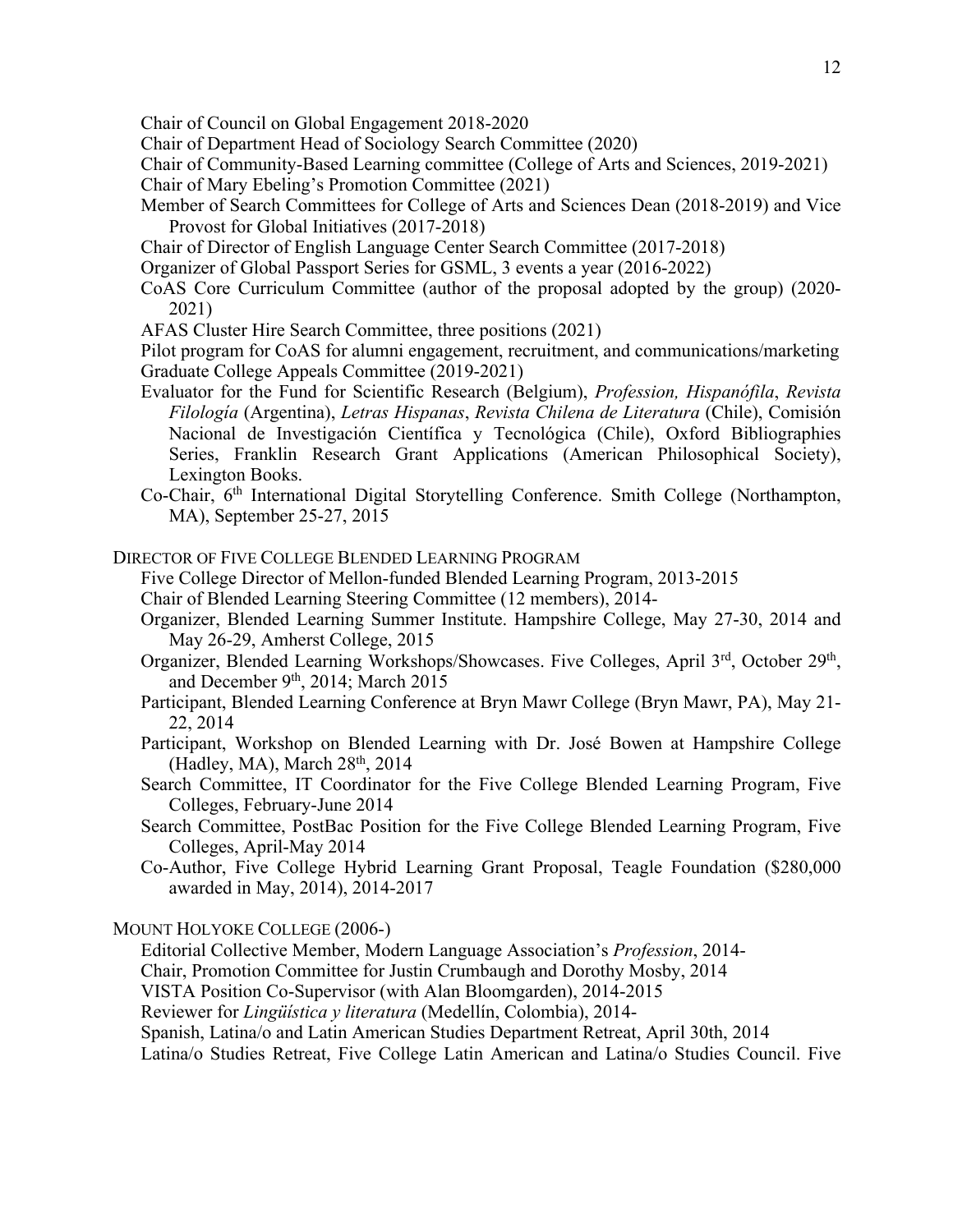Colleges, Amherst, MA, April 4<sup>th</sup>, 2014

- Consultant: Global and Language Education and Undergraduate Research at Global Research Engagement At Ochamonizu University (GREAT Ocha) Student Symposium. Ochamonizu University, Tokyo (Japan), 2013
- Consultant: Curricular Reform and Undergraduate Research. Department of World Languages and Literatures, Spelman College (Atlanta, GA), March 1 and May 1, 2014
- Co-Developer with Micaela Díaz-Sánchez and David Hernández of Two Common Courses for the Spanish, Latina/o and Latin American Studies Department (First Year Seminar and Capstone). Mount Holyoke College, March-October 2014
- Reviewer for North Carolina UP, 2013-
- Search Committee for LRC Director Position, spring 2014
- Search Committee for a Tenure-Track Position in Early Modern Studies at Amherst College, spring 2014
- *Ad hoc* Branding Committee, 2011-2013
- *Ad hoc* College-Wide Learning Goals Committee, 2012-2013
- Co-Investigator in SHHARE (Springfield and Holyoke Health Alliance Research and Engagement) Digital Storytelling Project, 2013-2016
- Teaching Workshops and Presentations on Pedagogical Technology for Faculty and Board of Trustees, September 2011; April, May, October, and November 2012
- Tenure Reviewer (Senior Appointment at Amherst College, April 2012)
- Latino Advisory Board, WGBY 57 (Public Broadcasting Service Station in Springfield, MA), 2010-
- Fulbright English-Teaching Assistanships Committee, 2010-2012
- Center for Global Initiatives Advisory Committee, 2011-
- Study Abroad Committee, Center for Global Initiatives, 2011-
- Communications Coordinator, Department of Spanish, Latina/o and Latin American Studies, 2011-2013
- Organizer of two panels on Paulo Freire's Critical Pedagogy (with senior Hilary Pollan), Mount Holyoke College, February 9 and April 3, 2012
- Organizer of panel on "Community Leadership and Career Choices in the US Multilingual Context," Mount Holyoke College, March 29, 2012
- Faculty Seminar on Civic Engagement, Fall 2011

Interim Chair, Department of Spanish, Latina/o and Latin American Studies, 2011 (spring)

- Chair, Department of Spanish, 2006-2009
- Five College Latin American and Latina/o Studies Council, Mount Holyoke Representative, 2009-11
- Speaking, Writing and Arguing (SAW) Advisory Committee, 2010-
- Language Council Advisory Committee, 2010-2012
- Organizer of "Culturas Quixotescas: Educação e Transformação Social." Co-Coordinators: Prof. Laura L. Carnielo Calejón and Silvia V. Vieira. Universidade Cruzeiro do Sul (UNICSUL), São Paulo (Brazil), November 6-7, 2009.
- Christian Gundermann's Tenure Review Committee (chair), 2008-2009

Justin Crumbaugh's Tenure Review Committee (chair), 2008-2009

- New Spanish (Hispanophone Studies) Major, Fall 2009
- New Department of Spanish, Latina/o and Latin American Studies (approved in May of 2009, to be implemented in fall of 2010)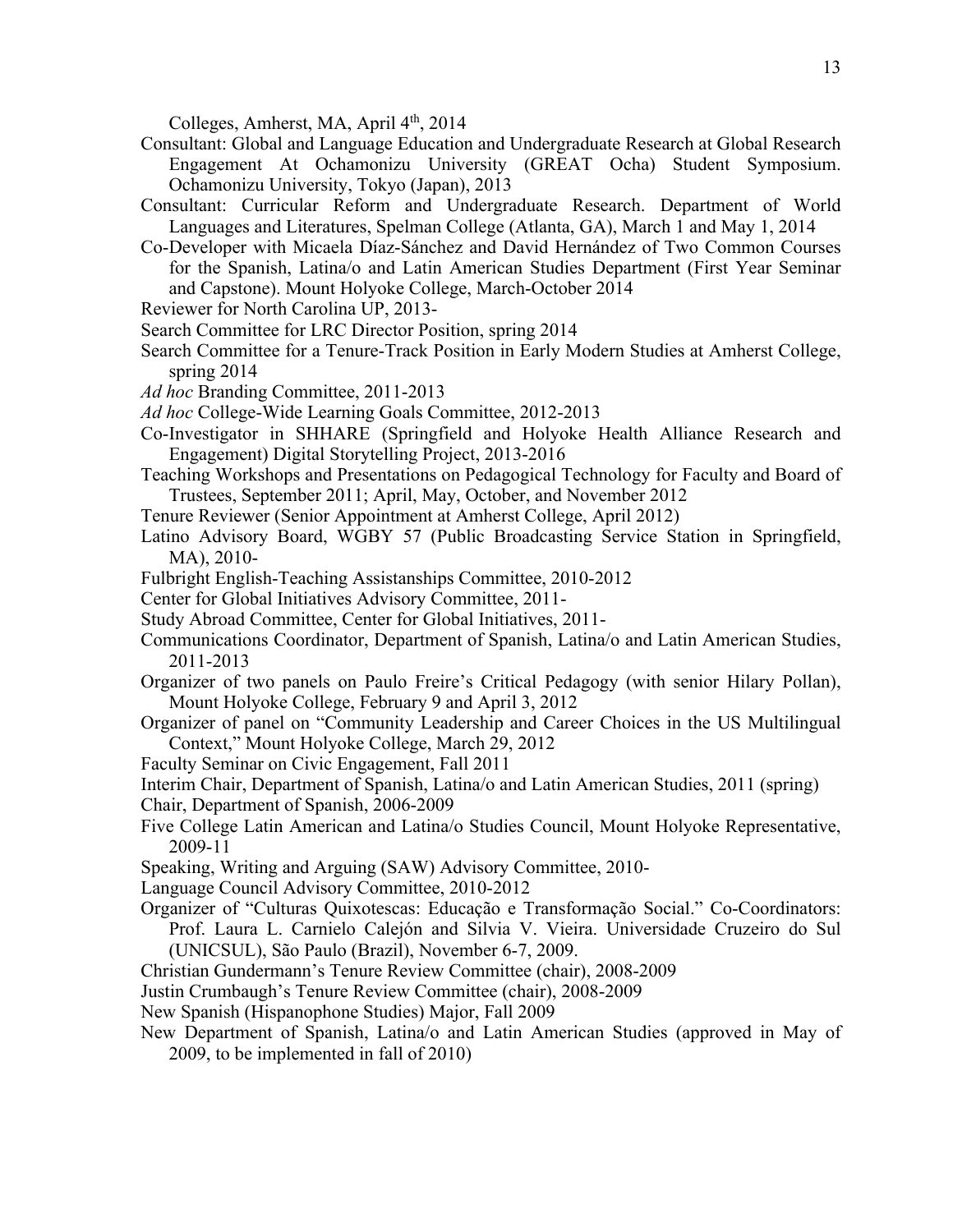- New Community-Based Learning track (approved fall 2010)
- New College-Wide "Language Lecturer" Position (approved spring 2009)
- New "District Court Student Language Specialist" Pilot Program for the Commonwealth of Massachusetts Under the Auspices of the District Court Department and Chief Justice Linda M. Connolly (2009-)
- Organizer of José Ovejero's "European Identity: Fiction, Reality... or Both?" May 4, 2009
- Organizer of Paddy Woodworth's "The Basque Country: Magic in the Landscapes, Blood on the Streets." November 6, 2008
- Dorothy Mosby's Tenure Review Committee (co-chair), 2007-2008
- Spanish Department and Latin American Studies External Review (April 2008)
- Renovation of Language Program (Five New Hires), with Esther Castro-Cuenca, Language Program Director, 2007-2008
- Visiting Assistant Professor Search (chair), Spring 2008
- Executive Council Member (elected), Cervantes Society of America, 2006-2008
- Languages Across the Curriculum Initiative and Mellon Grant (2008-2009), Participant
- Nexus Program (Globalization), Steering Committee
- Pre-Publication Reviewer for *Arizona Journal of Hispanic Cultural Studies*, 2006-
- Outside Reviewer Oberlin College Research Grant Proposal, 2006
- MACALESTER COLLEGE (2000-2006)
	- Co-Organizer with Dean of International Studies and Programming, Ahmed Samatar of the 2005 International Roundtable "Quixotic Offspring: The Global Legacy of *Don Quixote* (1605-2005)," Macalester College, October 13-15, 2005
	- Co-Coordinator with Dean of Academic Programs, Ellen Guyer, of the common reading (*Don Quixote*) events for the class of 2009
	- Affirmative Action Committee, 2005-
	- Latin American Studies Steering Committee, 2001-
	- Organizer of two Interdisciplinary Panels on *Don Quixote* with participation of fifteen colleagues from twelve departments: "Empire and Identity: Don Quixote as (Post)Colonial Icon," Macalester College, April 20, 2005 and October 1, 2005; and "Born of the Imagination: Don Quixote, Genetics, and Chaos Theory," Macalester College, April 23, 2005 and September 27, 2005
	- Co-Coordinator with Susana Blanco Iglesias of *Kijotadas*, a play by Héctor Pascual Álvarez inspired on *Don Quixote*, Saint Paul and Minneapolis (Minnesota), April 3, 8-9, and 12- 13, 2005
	- Organizer of a flamenco show which included excerpts of a flamenco comedy entitled *Doña Quijota*, the Rincón del Flamenco Company, Macalester College, February 8, 2005
	- Pre-Publication Reviewer for McGraw-Hill, 2005-
	- Panel Organizer and Session Chair, 1605-2005: *Don Quixote* Across the Centuries, The College of Wooster (Ohio), April 7-9, 2005
	- Chair of Sub-Committee on Academic Excellence, Department of Hispanic Studies, Fall 2004
	- Participant in Macalester College's Faculty Development International Seminar in Turkey, "Hybrid Geographies in the Eastern Mediterranean: Views From the Bosphorus," May 23-June 11, 2004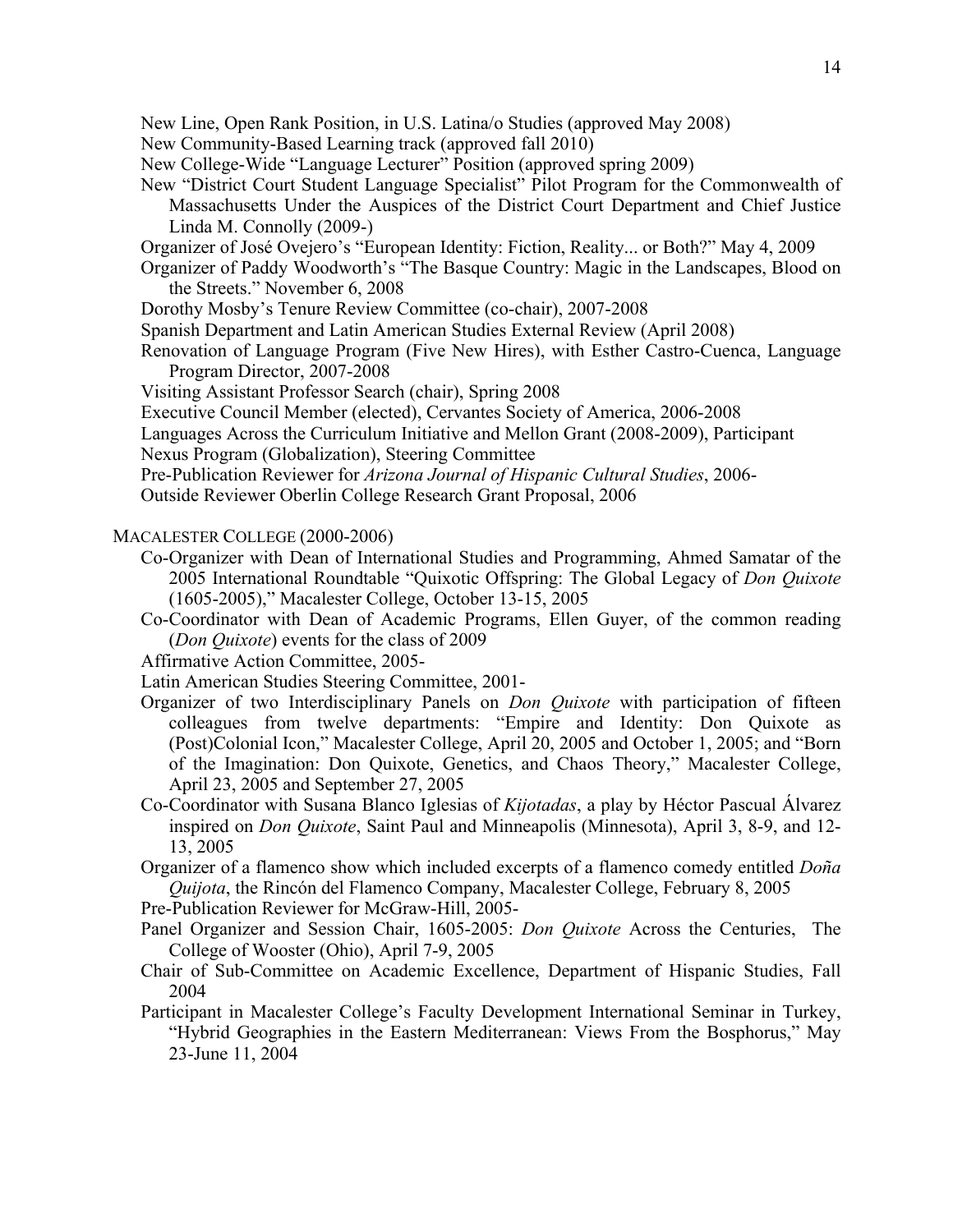Presidential Inauguration Committee, Macalester College, 2003-2004

- Chair of Sub-Committee on Language Requirement, Department of Hispanic Studies, 2003- 2004
- Participant in Research Project on Early-Modern Prose, University of Alcalá de Henares and Center for Cervantine Studies (Madrid, Spain), 2003-
- Search Committees for an Assistant Professorship in U.S. Latina/o Studies and a Mellon Posdoctoral Fellowship, Department of Spanish, Macalester College, Fall 2002 and Fall 2003
- Pre-Publication Reviewer for *Revista Canadiense de Estudios Hispánicos*, 2003-
- Pre-Publication Reviewer for Prentice Hall, 2003-
- Participant in Interviews to Presidential Candidates, Macalester College, May 2003
- Selector of Applicants to the ACM Study Abroad Program in Costa Rica, 2003-
- Session Chair at the "Mulheres Más/Mujeres Malas" Conference in Porto (Portugal), June 26-28, 2003, and the "Oriente/Occidente" Conference in Valladolid (Spain), July 2-4, 2003
- Panel Organizer at the "Monstruosidad y trangresión en la cultura hispánica" Conference in Valladolid (Spain), July 3-5, 2001
- In-Campus Coordinator for the Universitas Castellae Study Abroad Program in Spain (2001-) In-Campus Coordinator for the ACM Study Abroad Program in Costa Rica, 2001

### HOPE COLLEGE (1999-2000)

 Founder and Director of the Study Abroad Program in Spain, May 2000 Director of the Spanish Club and Spanish House, 1999-2000 Coordinator of Spanish 3 (Intermediate Spanish), 1999-2000

### PENN STATE (1996-1999)

Coordinator of Spanish 200 (Intermediate Composition), 1997-1999.

- Research Assistantship with Professor Frederick A. de Armas, 1996-1999.
- Editor of articles in Spanish for proceedings of the Conference "Entre actos. Estudios sobre teatro español contemporáneo." Penn State, November 1997 Ed. Martha T. Halsey and Phyllis Zatlin. University Park: Estreno, 1999
- Member of the Editorial Board of *El Aleph*, the graduate journal of the Department of Spanish, Penn State University, 1996-1998

#### UNIVERSITY OF OTTAWA (1995-1996)

Research Assistantship with Professor José M. Ruano de la Haza, 1995-1996.

Founding member of *Notas hispánicas*. *Revista de los estudiantes graduados de las Universidades de Ottawa y Carleton*, 1995-1996

#### **HONORS, MEDIA APPEARANCES, AND AWARDS**

- "*Don Quixote* by Miguel de Cervantes." Literature to Listen to/Literature oral with Hernán Guaracao, interview on *Don Quixote*, AL DÍA News (Radio Podcast), April 22, 2019, Philadelphia, USA.
- "Carlos Acosta's Don Quixote Leaps into Cinemas." The Stage Show with Michael Cathcart, interview on Miguel de Cervantes' Don Quixote apropos of Carlos Acosta's version of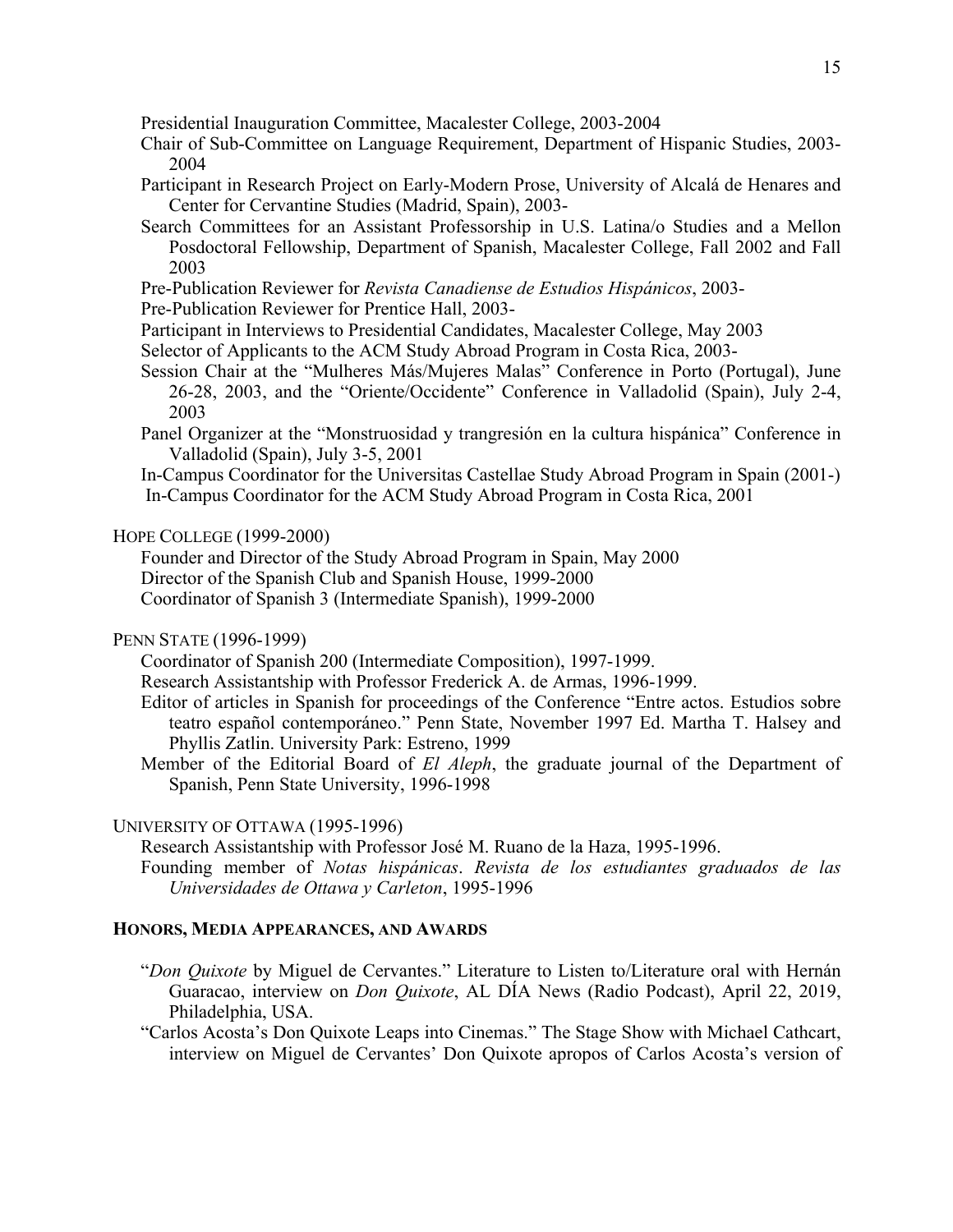Ludwig Minkus' *Don Quixote* ballet for The Royal Ballet. Australian Broadcasting Corporation (ABC), April 2, 2019, Melbourne, Australia

- "Divided We Stand: A Street in Our School." Six-part series on Western Massachusetts PBS station, WGBY 57's *Connecting Point* (local broadcast news) on Springfield's Gerena Community School (March-May 2013). This series is partly based on my fall 2012 Spanish 350 "Community Narratives: Digital Storytelling in Springfield, Massachusetts" in which my students, in collaboration with the Latino Youth Media Institute, produced four digital stories on the history, community role, and current pedagogical trends of the Gerena Community School in the Latino-predominant North End.
- Sally Montgomery Award for Most Outstanding Community-Based Project of the Year (Mount Holyoke College), 2013. Awarded to my Spanish 350 seminar for the digital stories that inspired WGBY 57's "Divided We Stand: A Street in Our School" series on Springfield's Gerena Community School (March-May 2013)
- Faculty Advisor to Davis Projects for Peace Grant Winners (Caledonia Moore, 2013; Hilary Pollan, 2012; and Mika Weissbuch, 2011)
- Franklin Research Grant (American Philosophical Society), 2009

Mount Holyoke Research Fund, 2006-

- Television Interview (state of Oaxaca Channel 9, Southern Mexico). Fifteen minuteinterview to discuss early-modern Hispanic theater and presence of Spanish language and Latino communities in the U.S.
- Everett W. Hesse Best Graduate Essay on Spanish Comedia Prize. Association of Hispanic Classical Theatre, 1998
- Liberal Arts Fellowship. Liberal Arts School, Penn State, 1996-1998
- 1995-1996 Best Graduate Essay Prize. Canadian Association of Hispanists, 1996
- Fellowship in the Department of Spanish Literature, University of Valencia. Spanish Ministry of Education and Science, 1994-1995

#### **GRANTS AND SCHOLARSHIPS**

- Scholarly and Creativity Award (\$25,000), Drexel University, to film and edit a videodocumentary on the Kid Quixotes project in Brooklyn, NY, with Director Karin Kelly and Producer Stephanie Ayanian. September 2020-August 2021
- Digital Humanities Grant (\$30,000), Mellon Foundation through the Five College Inc., to implement a course on "Promoting Bilingual Literacy Through Digital Storytelling." Spring 2014-Fall 2015.
- Embedded Practitioner Grant for Latino Youth Media Institute (\$6300), 2014
- Fellow, Collective and Historical Memory Seminar, Khan Liberal Arts Institute, Smith College, February 6-8, 2014
- Nexus Course Development Grant (\$10,000) to develop a new course on "Promoting Bilingual Literacy Through Digital Storytelling." Summer 2013
- Digital Humanities Grant (\$5,025), Mellon Foundation through the Five College Inc., to develop a searchable catalog of digital stories and its host website for the Latino Youth Media Institute and the Telling Our Legacies Digitally (TOLD) project in Springfield, Massachusetts, 2013

Faculty Research Grant, Mount Holyoke College, 2014, 2012, 2010, 2007

Inclusiveness Initiative Grant (Multicultural Community and College Life), "Classrooms and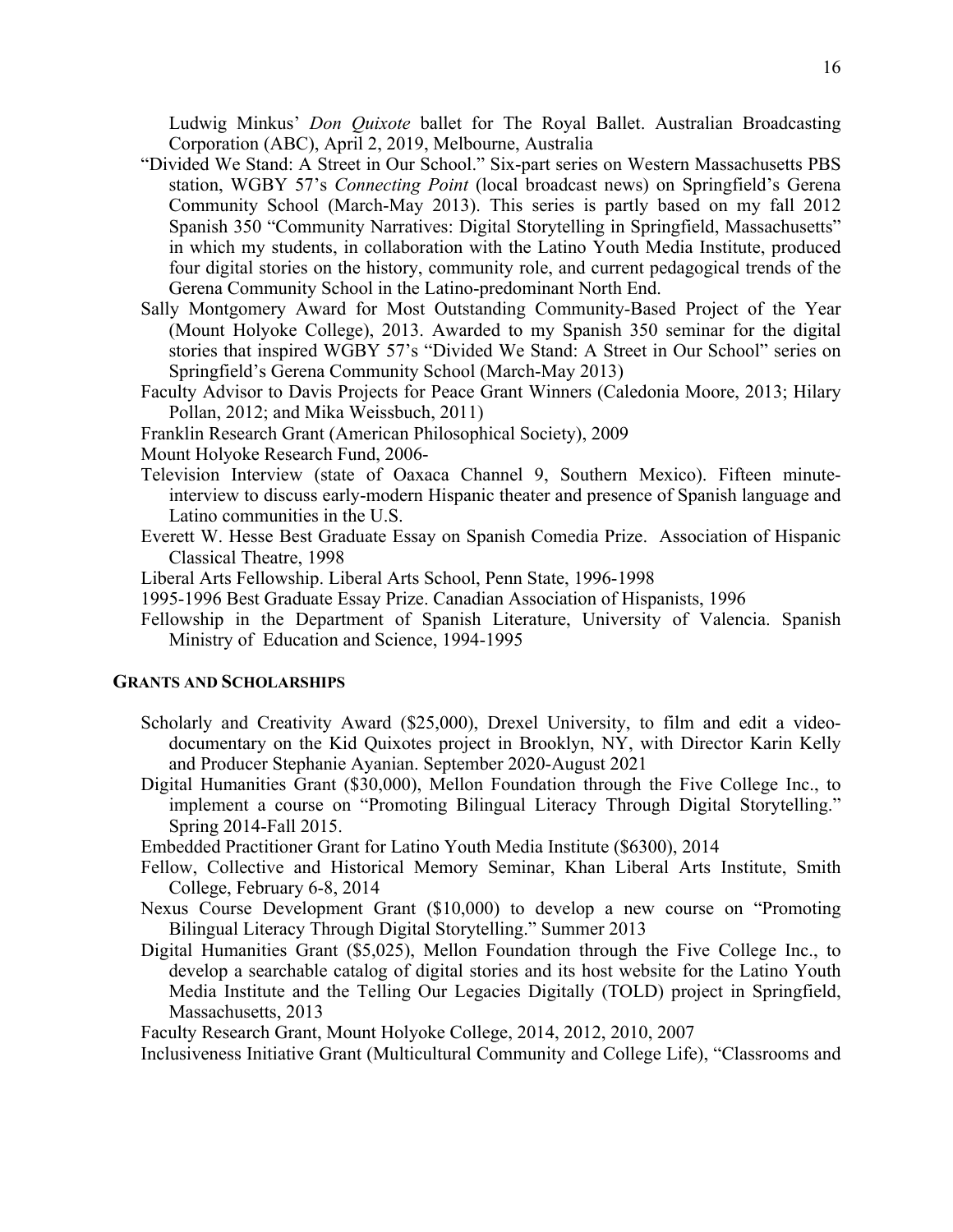Communities" project with senior Hilary Polan, spring 2012

Wallace Research Grant, Macalester College, 2005, 2004, 2001

Bush Grant for Race and Diversity in the Classroom, Macalester College, 2001-2002

Mellon Grant for Instructional Technology, Macalester College, 2001

Travel Grants, Macalester College, 2002, 2000; Hope College, 1999-2000; Graduate School and Spanish Dept., Penn State University, 1996-1998; University of Valencia, November 1994

Admission Scholarship, Graduate School, University of Ottawa, August 1995

- Full Scholarship for Seminar 7014 "Los saberes clásicos (I): el actor en sus documentos," Universidad Internacional Menéndez y Pelayo, July 1995
- Full Scholarships for the II and IV Conferences of Young Hispanists, University of Las Palmas de Gran Canaria, April 1992 and 1994

#### **LANGUAGES**

Spanish (native), Valencian/Catalan (native), English (near-native), Portuguese (intermediate high). Reading knowledge of French, Italian, and Latin.

## **PROFESSIONAL MEMBERSHIPS**

Modern Language Association The Cervantes Society of America Latin American Studies Association ALCES XXI (Contemporary Cultural Production in Spain) Association of Hispanic Classical Theatre

#### **REFERENCES**

Frederick de Armas, Andrew H. Mellon Professor of Humanities Dept. of Romance Languages and Literatures, The University of Chicago 1050 E. 59<sup>th</sup> St., Chicago, IL 60637 (773) 702-8481. Fax #: (773) 834-1095. fdearmas@uchicago.edu

Donal O'Shea, President New College of Florida COH 204. 5800 Bay Shore Road. Sarasota, FL 34243 (941) 487-4100. doshea@ncf.edu

Edward H. Friedman, Gertrude C. Vanderbilt Professor of Spanish and Comparative Literature Director, Robert Penn Warren Center for the Humanities Department of Spanish and Portuguese, Vanderbilt University VU Station B 351617. Nashville, TN 37235-1617 (615) 322-6929. Fax #: (615) 343-7260. edward.h.friedman@vanderbilt.edu

James Iffland, Professor of Spanish